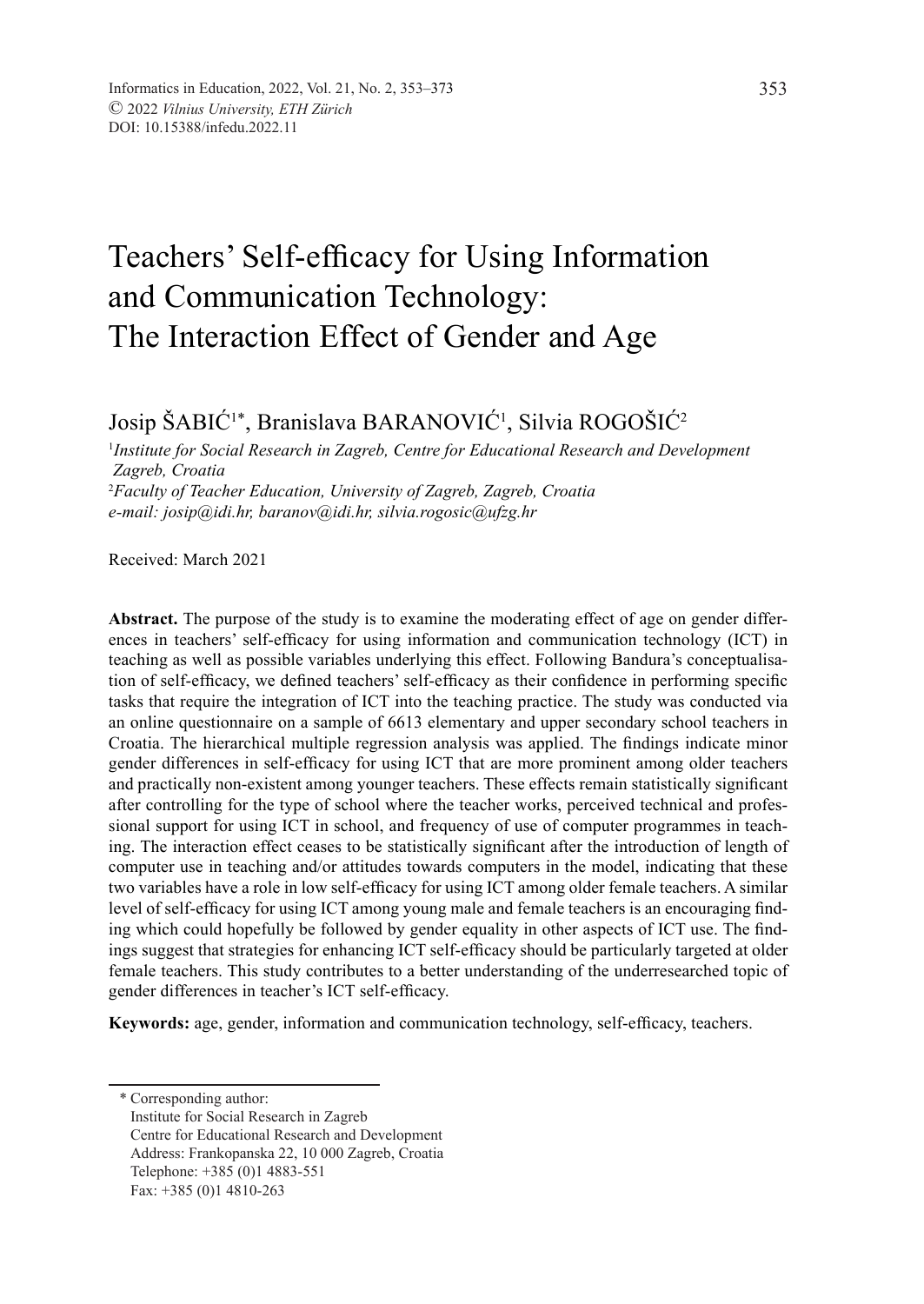# **1. Introduction**

Today's society witnesses a fast development and implementation of information and communication technology (ICT) in all areas of societal life, including education. Research indicates that teachers play a key role in the successful integration of ICT in schools. In this context, teachers' computer (ICT) self-efficacy and their self-confidence to successfully use ICT in teaching practice are particularly important (Albion *et al.*, 2011; Hong *et al.*, 2014; Krause *et al.*, 2017). Teachers' ICT self-efficacy gained such a prominent role because it has a powerful influence on the teachers' behaviour and achievements. It determines whether the teachers will use ICT, in what way, to what extent and how successful they will be in their use of ICT for instructional purposes. According to Joo *et al.* (2018:50), teachers' self-efficacy can significantly motivate them to use new technologies in the classroom. Research also indicates that teachers' ICT selfefficacy depends on a number of factors, such as the teachers' age and gender (Scherer and Siddiq, 2015), technology-related attitudes and affect (Cai *et al.*, 2017; Gudek, 2019), teachers' computer experience (Sarfo *et al.*, 2017) and school support (Hatlevik and Hatlevik, 2018).

Gender differences in ICT use and related constructs have received a considerable research attention and have been widely studied in recent years. However, the existing empirical studies show inconsistent and even conflicting results in terms of gender differences in ICT attitudes and behaviours. Meta-analyses (Cai *et al.*, 2017; Whitley, 1997) summarising the findings of individual studies conducted over a period of about 30 years report that this inconsistency in findings blurs the clear understanding of gender differences and makes it difficult to draw reliable conclusions about them. Cai *et al.* (2017) and Whitley (1997) explain this ambiguity of results as a function of various definitions and operationalisations of the researched constructs and diversity of studied populations. Despite the ambiguity of findings, meta-analyses indicate that gender differences were minimally reduced, especially regarding self-efficacy and affect dimension of attitudes towards ICT use. Males still harbour more favourable attitudes towards ICT use and report a higher level of ICT self-efficacy than females, although the effect sizes of these differences are small (Cai *et al.*, 2017; Whitley, 1997). Such findings emphasise the research and practical need for a continuous exploration of gender differences in ICT use, including the self-efficacy of teachers.

This study is aimed at exploring effects of gender and age on teachers' self-efficacy in using ICT for teaching purposes, while controlling for other variables which influence teachers' ICT self-efficacy – such as technology-related attitudes and affect (Cai *et al.*, 2017), teachers' computer experience (Sarfo *et al.*, 2017) and school support (Hatlevik and Hatlevik, 2018). The examination of gender differences in teachers' ICT self-efficacy is an important research topic for many reasons. According to available statistics, women across the world predominate in teaching, especially in primary education. According to OECD data (OECD.Stat, 2018), female teachers in Finland account for 79.8% of a total number of teachers in primary education and 67.7% in secondary education. In United Kingdom, the respective percentages are 86.2% for primary education and 61.2% for secondary education, while in Singapore there are 80.7% female teachers in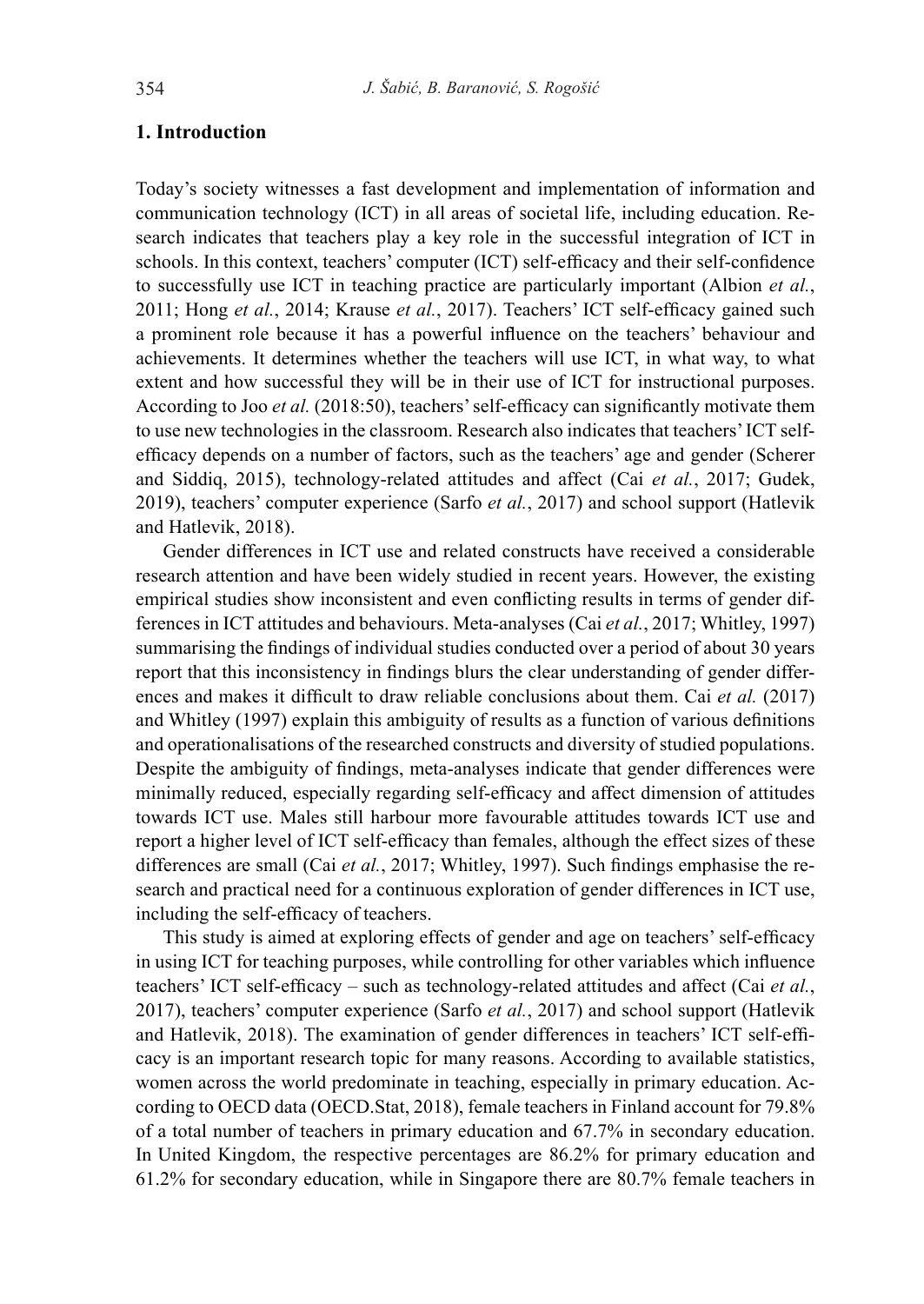primary education and 63.7% in secondary education (Ministry of Education of Singapore, 2020). Similarly, female teachers are also prevalent in the Croatian primary and secondary education. Their share in primary education is 86.0% and 67.1% in secondary education (Croatian Bureau of Statistics, 2020). Consequently, a successful integration of ICT in education significantly depends on female teachers and their self-efficacy in using ICT for teaching purposes. This feminisation of education emphasises the need to explore female teachers' self-efficacy and gender differences in teachers' ICT selfefficacy.

Researchers also indicate teachers' age as one of key factors influencing their teaching strategies and use of new technologies. Klassen and Chiu (2010), as well as Hoy and Spero (2005), found that teachers` self-efficacy increases from their early career to mid-career and declines afterwards. In their meta-analysis, Cai *et al.* (2017) indicate that older female teachers tend to have a lower level of ICT self-efficacy than male teachers. The mentioned studies highlight the importance of researching age and gender-age interaction effect on teachers' ICT self-efficacy. Even more so if we consider the age structure of female teachers, who, as we previously stated, account for the majority of the teacher population. The statistics indicate a relatively considerable share of female teachers over 40 years of age. In Finland, 64% of primary school teachers are 40 years of age or older; in the United Kingdom, 52% (OECD.Stat, 2018) and in Singapore 53% (Ministry of Education of Singapore, 2020). In Croatia, as many as 82% of primary and secondary school teachers are older than 30 years (Markočić Dekanić *et al.*, 2019).

In summary, the mentioned trends of feminisation of education and the large share of teachers older than 30 and 40 require a deeper insight into teachers' ICT self-efficacy and factors influencing gender and age effects on their ICT self-efficacy. Addressing these issues in the Croatian context, this research aims to contribute to a more comprehensive picture of gender differences in teachers' ICT self-efficacy, which is still an underresearched topic that lacks consistency in research findings. In the Croatian context, the study also has practical importance. It provides empirically grounded insights which are useful for developing policy measures for enhancing ICT self-efficacy of teachers, which is an important prerequisite for the effective integration of ICT into education.

The study is structured as follows: 1) review of relevant studies in the field of gender differences in ICT self-efficacy and the theoretical background of this study; 2) detailed elaboration of research aims and hypotheses; 3) description of research methodology, including a description of the research sample, procedure and instruments; 4) description of the conducted statistical analyses, namely hierarchical multiple regression analysis conducted on the whole sample of teachers and regression analyses performed for males and females separately; analyses providing descriptive statistics; 5) elaboration of main results, which includes presentation of descriptive statistics of the regressors and their relationship with gender and teachers' ICT self-efficacy, as well as description of the results of multiple regression analyses; 6) discussion of the results in the context of the research aims, hypotheses and other studies presented in the research overview; 7) the text ends with the main conclusions drawn from the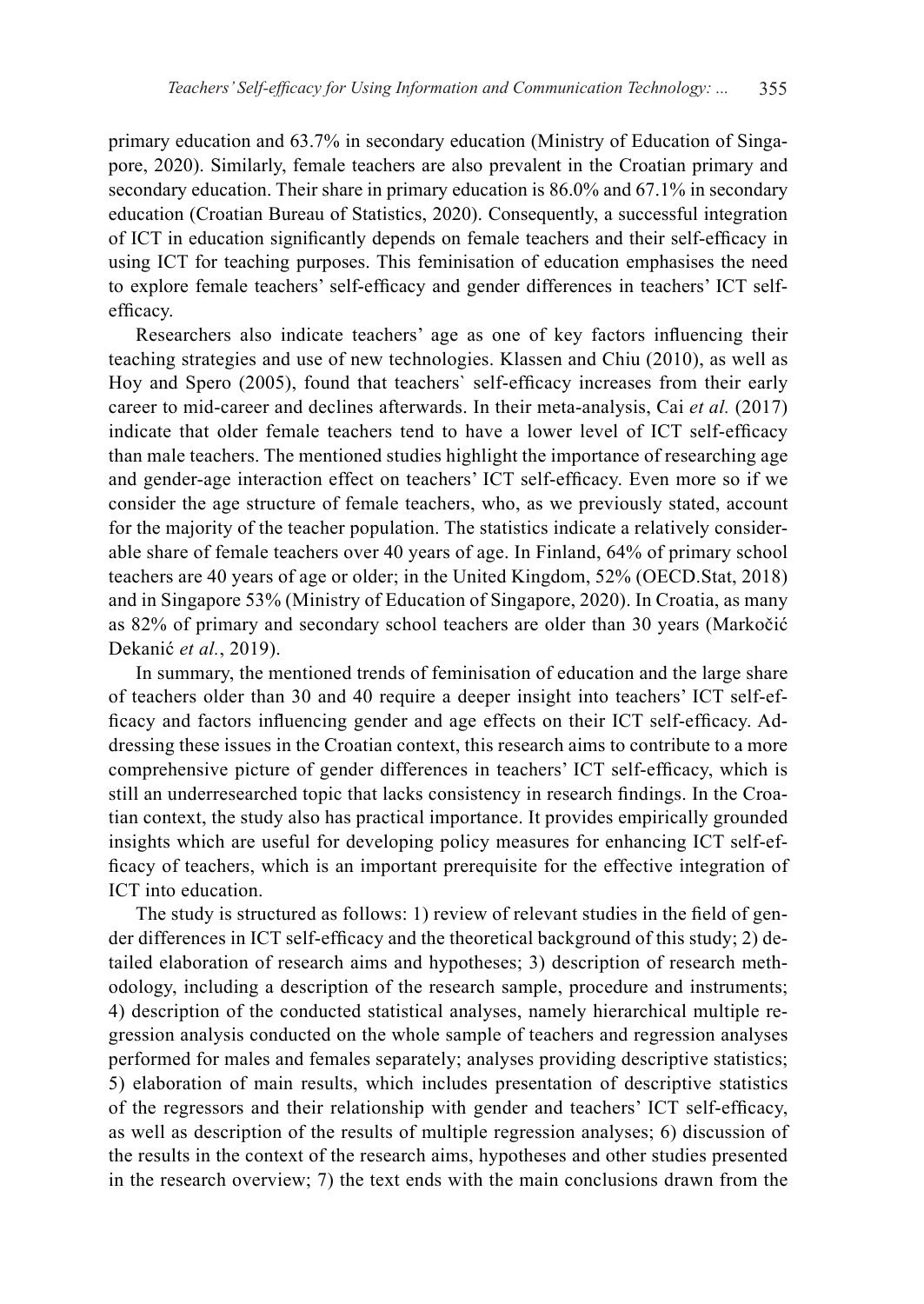research results, followed by indicating the limitations of research and its implications for further research and practical implications related to improving teachers' ICT selfefficacy in the Croatian context.

#### **2. Research Overview and Theoretical Background**

As the literature overview shows, many studies exploring teachers' self-efficacy have used Bandura's concept of self-efficacy (Poulou, Reddy and Dudek, 2019; Hatlevik and Hatlevik, 2018; Krause *et al.*, 2017; Scherer and Siddiq, 2015; Klassen and Chiu, 2010). According to Bandura, self-efficacy "refers to a belief in one's capabilities to organise and execute the courses of action required to produce given attainments" (Bandura, 1997, p. 3). Bandura (1997) also indicates that self-efficacy is a domain-specific construct. Self-efficacy researchers in education (Perera, Calkins and Part, 2019; Hatlevik and Hatlevik, 2018; Klassen and Chiu, 2010; Krause *et al.*, 2017; Scherer and Siddiq, 2015; Tarhini *et al.*, 2014), who follow Bandura's self-efficacy conceptualisation, agree that teachers' self-efficacy should reflect their confidence in performing specific tasks in their teaching practice by integrating ICT. It should be noted that, according to Bandura (1997), self-efficacy is a subjective estimation of one's own capabilities which is nonetheless affected by other variables and prior experience of individuals.

Based on Bandura's theory, the concept of self-efficacy is often used in studies exploring gender differences in teachers' use of ICT for teaching purposes, providing a theoretical basis for conceptualising ICT teachers` self-efficacy in empirical studies, including this study. Scherer and Siddiq (2015) conducted a study on teachers' computer self-efficacy using the data obtained from the Norwegian secondary school teachers who participated in the 2013 International Computer and Information Literacy Study. Teachers' computer self-efficacy was conceptualised as their confidence in performing basic and advanced skills in using computers and the use of computers for instructional purposes (Scherer and Siddiq, 2015, p. 48). The results revealed that male teachers, compared to female teachers, showed higher levels of computer selfefficacy in basic and advanced operational skills. However, there was no statistically significant gender difference in the third dimension of computer self-efficacy – using computers for instructional purposes. As the authors noted, the use of computers for teaching purposes may include aspects of pedagogical competence which makes this construct different from the constructs related to the competence of operational use of computers. This finding points to the relevance of exploring differences in teaching practices and pedagogical knowledge and their effects on gender differences in ICT self-efficacy.

In Siddiq and Scherer's (2016) research on the relationship between the teachers' emphasis on the development of students' ICT skills and computer self-efficacy, gender and age were investigated as moderators. The findings show that, contrary to age, the moderation effect of gender was limited, relating only to the use of computers for instructional purposes. The interaction between gender and age did not show a statistically significant moderation effect. The research points to the important role of age in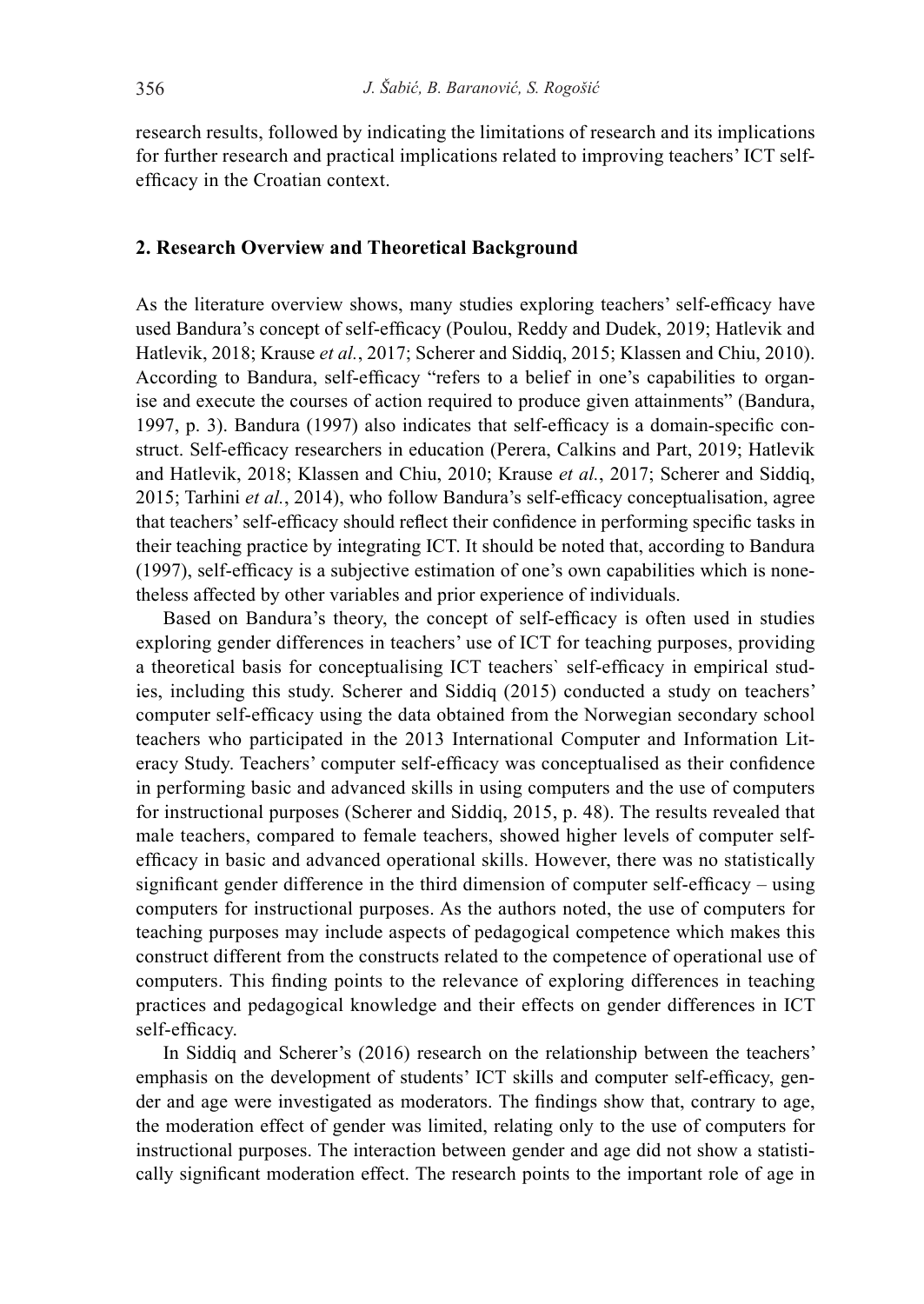teachers' self-efficacy, particularly in older teachers. According to the authors, further research should be carried out to obtain a more comprehensive and clearer picture of moderation effects of age and gender on the relation between ICT-related constructs.

The effect of age on gender differences in ICT self-efficacy of teachers was rarely a subject of studies. Studies often perceive age differences as a generational issue where older teachers are less exposed to the ICT experience, have lower ICT selfefficacy and generally a less favourable attitude towards ICT use (Guo *et al.*, 2008; Prensky, 2001; Salajan *et al.*, 2010). Sarfo *et al.* (2017) investigated gender differences in teachers' computer self-efficacy in relation to their age and computer experience on a sample of senior high school teachers in Ghana. The data show that there was no gender difference in the overall computer self-efficacy. However, when selfefficacy was itemised into specific skills, it appeared that male teachers had a higher level of self-efficacy in web-based skills compared to female teachers, while gender differences were not found in basic computer skills and media-related skills. Such findings suggest that gender differences in ICT self-efficacy are associated with the use of different computer programmes whereby men are more likely to use advanced and more complex computer programmes than women. Regarding the effect of age, the findings also point out that its effect on ICT self-efficacy varies according to the type of computer applications. More precisely, there was no statistically significant effect of age for basic and web-based applications, only for media-related skills in favour of the younger teachers aged 20–30 years. Interestingly, the interaction effect of age and gender on ICT self-efficacy was not identified, which supports the previously mentioned findings by Siddiq and Scherer (2016).

Some researchers associate the impact of age on ICT self-efficacy with emotional attitude towards ICT use, pointing to a positive relation between age and computer anxiety (Chaffin and Harlow, 2005; Czaja *et al.*, 2006; Turner *et al.*, 2007). Concerning the studies on the relationship of ICT self-efficacy and computer anxiety of teachers, the studies provide different findings. Sarfo *et al.* (2017, p. 21), referring to the research findings by Compeau and Higgins (1995), state that the teachers with a lower level of self-efficacy are more anxious about working with computers than the teachers with a higher level of computer self-efficacy. The relationship between anxiety and ICT self-efficacy was also explored from the gender perspective. Papanastasiou and Angeli (2008) found that male Greek Cypriot teachers had a higher level of computer anxiety than their female colleagues. Contrary to this, in their meta-analyses of 50 papers on gender differences in attitudes towards ICT use published from 1997 to 2017, Cai *et al.* (2017) report a tendency of women to show greater anxiety than men. However, they point out that, despite maintaining this tendency, the gender gap is narrowing. From the point of view of the present research, these studies are instructive because they conceptualise anxiety as a component of computer attitude or, more precisely, as an emotional component of computer attitudes, what was also covered in this study.

Based on Bandura's (1994, 1997) statement on the sources of self-efficacy, the relationship between the teachers' computer experience and contextual factors and their ICT self-efficacy has also been explored (Hatlevik and Hatlevik, 2018; Papanastasiou and Angely, 2008; Sarfo *et al.*, 2017). Sarfo *et al.* (2017, p. 25) found that there was an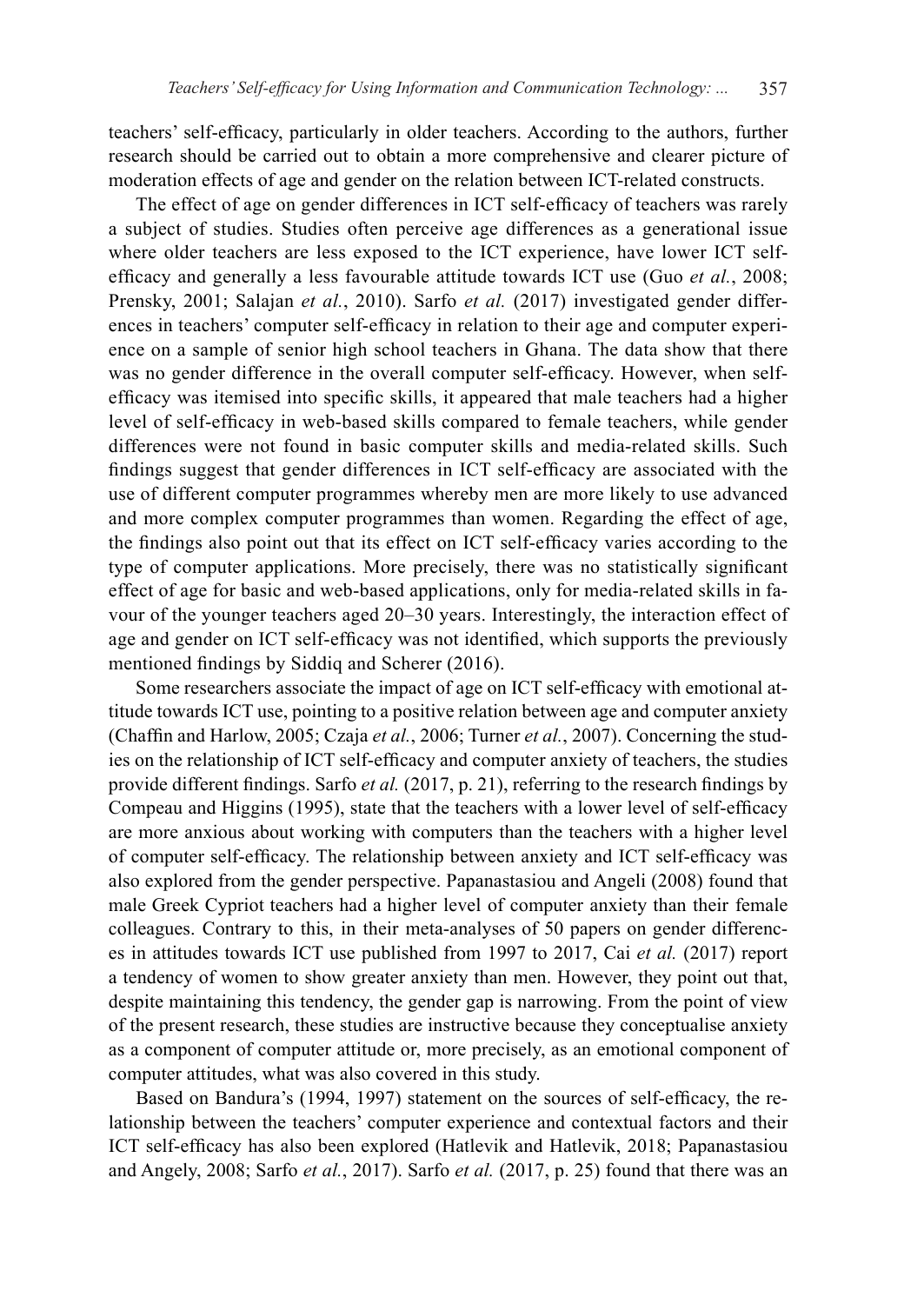interaction effect between male and female teachers with a low level of computer experience and male and female teachers with a high level of computer experience on their computer self-efficacy slightly in favour of male teachers with a high level of computer experience. Hatlevik and Hatlevik (2018) confirmed a positive relationship between teachers' ICT self-efficacy and their ICT use in the teaching practice. Said authors, like Papanastasiou and Angeli (2008), also found a positive relationship between teachers' ICT self-efficacy and their work context, i.e., collegial and school management support. This points to the relevance of school's support in exploring teachers' ICT self-efficacy with respect to their age and gender differences.

In summary, the review of the studies shows that a considerable attention has been attributed to the research on teachers' ICT issues in general, but not to gender differences in ICT self-efficacy, especially with respect to age, as noted by Siddiq and Scherer (2016) and Sarfo *et al.* (2017). The cited studies confirm that individual effects of age and gender, as well as their interaction effect on gender differences in teachers` selfefficacy, exist in different educational contexts and societies. The scarcity of empirical studies and differences in their findings point to the need for a further examination of the role of gender and age in teachers' ICT self-efficacy and variables that influence their effects on gender differences in different educational and societal contexts. This study will contribute to the field by providing empirical insights into the role of gender and age in teachers' self-efficacy in using ICT for instructional purposes in primary and secondary education in the Croatian context.

# **3. Aims and Hypotheses**

The Croatian educational system consists of compulsory elementary schools (primary and lower secondary schools), upper secondary education (gymnasiums and vocational schools) and tertiary education (polytechnics and universities). After finishing compulsory elementary school at the age of 14 or 15, the students in Croatia enrol into upper secondary schools. They can choose between academically oriented gymnasiums that prepare students for higher education and vocational schools that are more oriented on preparing the students for the labour market. This research focusses on the elementary and upper secondary education.

The digitalisation of elementary and secondary schools in Croatia was intensified by the Government Strategy of Education, Science and Technology (Government of the Republic of Croatia, Expert Committee, 2014) and the national project e-Schools within which this research was conducted. The process of school digitalisation raised the questions of teachers' preparedness to integrate ICT into their teaching practice, including ICT gender differences. Gender differences are even more important since in the school year 2018/2019 the share of female teachers in Croatia was 86% in elementary schools and 67.1% in secondary schools (Croatian Bureau of Statistics, 2020). Additionally, the age composition of the teacher population, which includes all subject teachers in elementary and upper secondary schools, indicates that over the last 5 years the number of teachers under the age of 30 has decreased by 5%, while the number of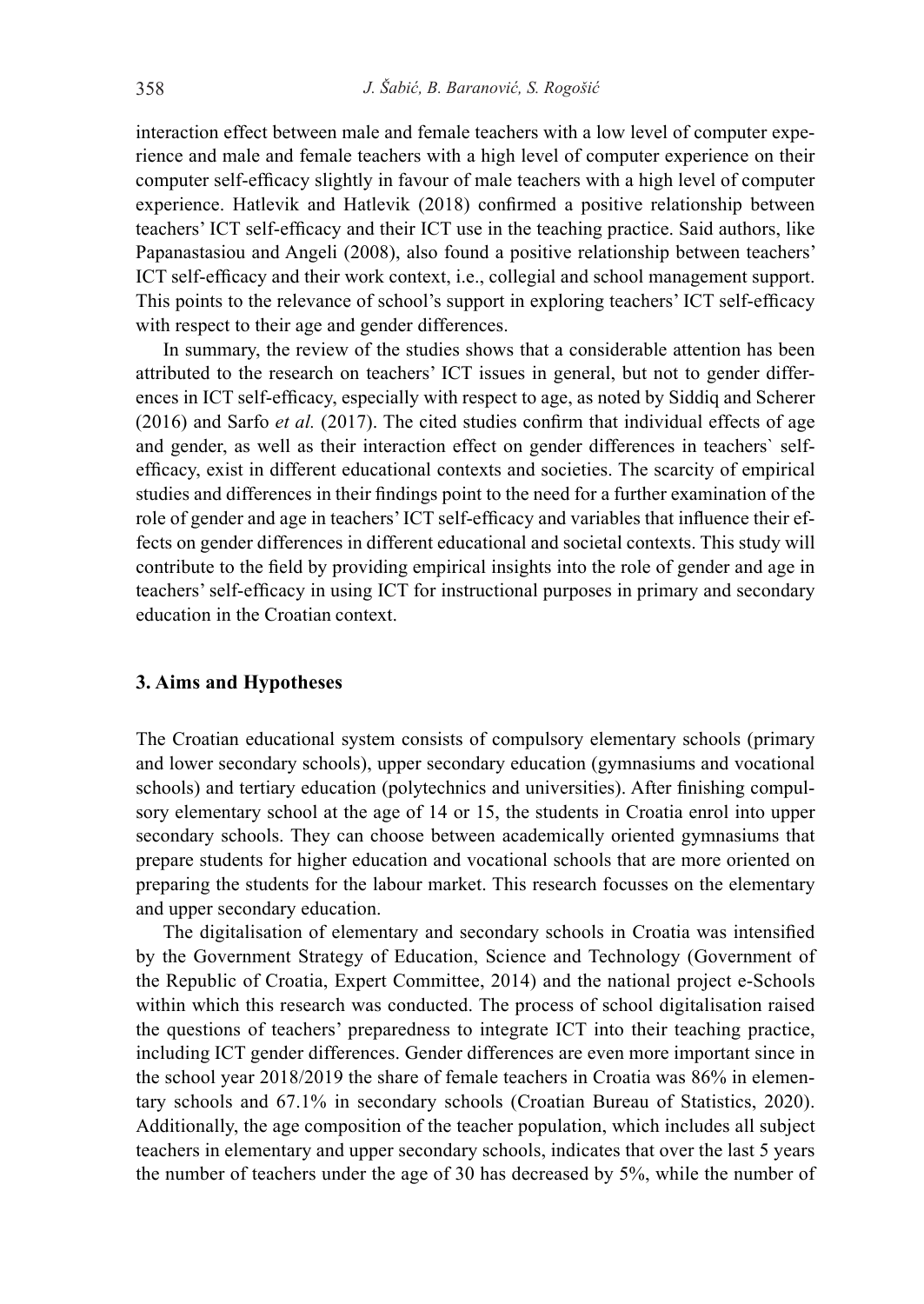teachers aged 30 to 50 has decreased by 11%. As a result, the current teacher population has only 8% of teachers under the age of 30, 67% of teachers between the ages of 30 and 49, and 24% of teachers over the age of 50 (Markočić Dekanić *et al.*, 2019). The stated gender composition and changes in the age structure of the teacher population raise the questions of how the teachers` gender and age affect the integration of ICT into their teaching practice and of the extent of teachers` ICT self-efficacy. The review of the literature indicated that in this context, gender differences in ICT self-efficacy are one of the vital but unexplored problems. This is especially true for Croatia, where, to the best of the knowledge of the authors of this study, gender differences in teachers' ICT self-efficacy have not been the subject of research so far but have been marginally addressed in only a few studies.

This study has *three aims*:

1) *To examine the possible moderating effect of age on gender differences in teachers' self-efficacy for using ICT in teaching*

Following the example of other studies that have used Bandura's conceptualisation of self-efficacy (Hatlevik and Hatlevik, 2018; Sarfo *et al.*, 2017), we understand teachers' self-efficacy as their confidence in performing specific tasks that require the integration of ICT into the teaching practice. Consistently with the findings from the earlier studies that men are more self-efficient for using ICT than women (Cai *et al.*, 2017; Whitley, 1997), we expect that male teachers will report higher levels of self-efficacy in comparison with their female counterparts (H1). We further expect higher levels of self-efficacy for using ICT among younger teachers, who had better opportunities to embrace digital tools at an earlier age, than among older teachers (H2). Finally, we expect the gender-age interaction effect (i.e., the moderating effect) on teachers' self-efficacy for using ICT (H3). More specifically, we anticipate smaller gender differences in selfefficacy among younger teachers who were obliged to take mandatory courses in ICT during their upper secondary education and/or to use ICT in their studies regardless of their gender.

2) *To identify other variables that explain gender-age interaction effect on teachers' self-efficacy in using ICT in teaching*

Furthermore, the aim of this study is to inspect the possible reasons for the aforementioned interaction effect and a relatively low level of self-efficacy for using ICT among older female teachers. In doing so, we will control for the effects of the following variables: the type of school where the teachers work (elementary vs. upper secondary school: i.e., gymnasium or vocational school), teachers' perceived level of technical and professional support in their school, frequency of the teachers' use of simple and complex computer programmes, length of computer use in teaching, and teachers' attitudes towards computers.

In general, we expect that upper secondary school teachers will be more selfefficient regarding the use of ICT than their elementary school counterparts, as a result of a more complex usage of technology in teaching older cohorts of students (H4). Furthermore, we expect higher levels of self-efficacy among the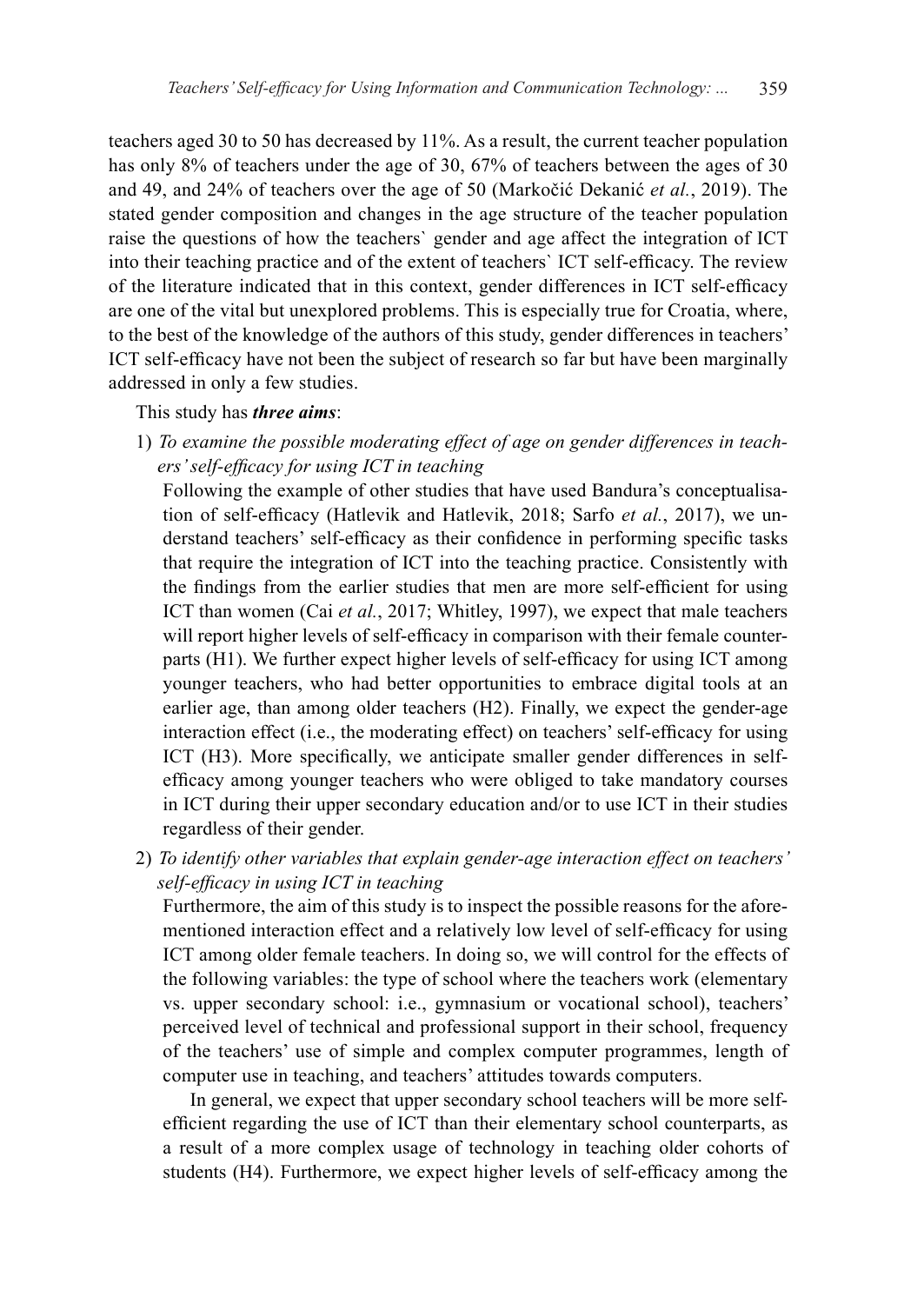teachers who experience higher levels of technical and professional support in their schools (H5) (Hatlevik and Hatlevik, 2018), who use computer programmes in teaching more frequently (H6) (Hatlevik and Hatlevik, 2018), who have been using a computer in teaching for a longer period of time (H7) (Sarfo *et al.*, 2017), as well as among the teachers who have more positive attitudes towards computers (H8) (Cai *et al.*, 2017).

By adding these variables successively into the statistical model, we aim to determine how they affect the main effects of gender and age on self-efficacy for using ICT in teaching, as well as the gender-age interaction effect.

3) *To identify the strongest regressor of teachers' self-efficacy in using ICT in teaching*

In addition, we aim to explore the effect sizes of individual regressors of teachers' self-efficacy for using ICT to find the strongest regressor. Although this aim is exploratory, we expect that at least some of the regressors will yield stronger effects in comparison with both gender and age (H9). This expectation is in line with the previous findings that gender differences in ICT self-efficacy show small effect sizes (Cai *et al.*, 2017; Whitley, 1997), while statistical significance of age effects on ICT self-efficacy depends on how ICT is operationalised (Sarfo *et al.*, 2017). Therefore, other variables could probably provide a better explanation of variations between teachers in ICT self-efficacy. For example, Gudek (2019) found a substantial relationship between computer self-efficacy of teacher candidates and their attitudes towards digital technology, while Krause *et al.* (2017) concluded that teachers' attitudes towards using ICT are one of the essential predictors of successful integration of ICT into teaching.

#### **4. Methodology**

# 4.1. *Sample and Procedure*

This study was based on a broader research project "The use of ICT in learning, teaching and assessment in Croatian elementary and secondary schools" that was conducted by the Croatian Academic and Research Network – CARNET and the Institute for Social Research in Zagreb. The data for this study were collected in September 2018 using the online questionnaire that was distributed to the principals of all elementary and upper secondary schools in Croatia. The school principals were asked to forward the questionnaire link to all teachers employed in their respective schools. The questionnaire was created using the LimeSurvey platform (LimeSurvey GmbH, 2018). It consisted of multiple-choice and Likert-type items. The participants were not able to skip items and they had to answer each item in order to move onto the next item. The completion of the questionnaire was anonymous and voluntary. About 13% of all elementary school teachers ( $N = 4395$ ; 85.2% females) and 8% of all upper secondary school teachers ( $N = 2218$ ; 69.6% females) in Croatia completed the ques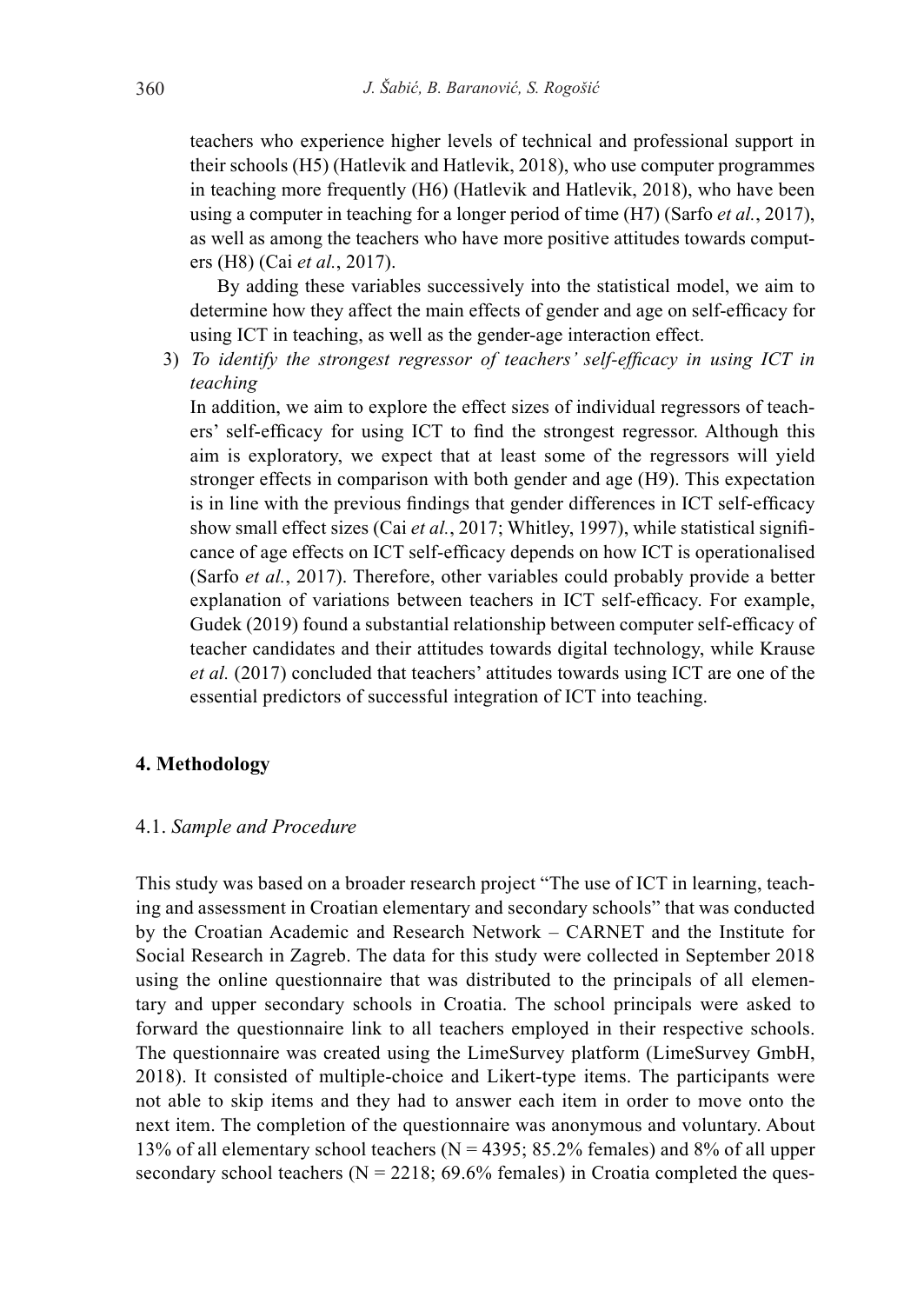tionnaire (total  $N = 6613$ ; 80% females). Among the elementary school teachers from the sample, the dominant age categories were 31–40 years (36.1%) and 41–50 years (30.7%). Upper secondary school teachers were dominantly 31–40 years old (30.7%) or 41–50 years old (27.1%). The distribution of teachers in the sample with respect to gender and type of school differed negligibly from the distribution in the population  $(\chi^2 = 467.10; \, \text{p} < 0.01; \, \text{Cramér's V} = 0.084).$ 

# 4.2. *Instruments*

Among others, the questionnaire contained different constructs that were in line with the aims and hypotheses of this research. We used the scale of teachers' self-efficacy for using ICT in teaching and the scale of computer attitudes, both devised by Papanastasiou and Angeli (2008). Rogošić (2015) translated these scales and used them in her research on the ICT use among the Croatian elementary school teachers in Zagreb (the capital of Croatia). Furthermore, the frequency of use of computer programmes was measured using the list of computer programmes by Papanastasiou and Angeli (2008) that was expanded for the purpose of this study. The questionnaire also contained the original scale of perceived technical and professional support for using ICT in school, items on demographics, as well as one item about the length of computer use in teaching.

*Teachers' self-efficacy for using ICT in teaching*. This construct is operationalised as the teachers' self-confidence in using computer programmes/applications of different complexity in their work and in teaching the students to apply ICT in their learning. The scale consisted of seven Likert-type items (e.g., "I feel confident that I can use email to communicate with my students"; "I can teach my students how to make their own web pages") on a five-point continuum ranging from "completely disagree" to "completely agree" ( $\alpha$  = .88). The average result on all seven items was used as an outcome in the analyses. The principal axis factoring supported the unidimensionality of the scale.

*Computer attitudes*. This construct was operationalised as the teachers' cognitive, affective and behavioural evaluation of computers in the context of teaching and learning. The scale consisted of six Likert-type items (e.g., "The computer helps students understand concepts in a more effective way"; "The use of computers in teaching and learning stresses me out"; "If something goes wrong, I will not know how to fix it") on a five-point continuum ranging from "completely disagree" to "completely agree"  $(\alpha = .91)$ . The average result on all six items was used as a regressor. The scale was recoded so that higher scores imply more positive attitudes towards computers. The principal axis factoring supported the unidimensionality of the scale.

*Frequency of use of computer programmes*. Teachers were asked to estimate how often they used different computer programmes in teaching on a five-point continuum from "never" to "every day". The list contained 11 computer programmes. Two factors were extracted: the frequency of use of simple computer programmes (text editors, presen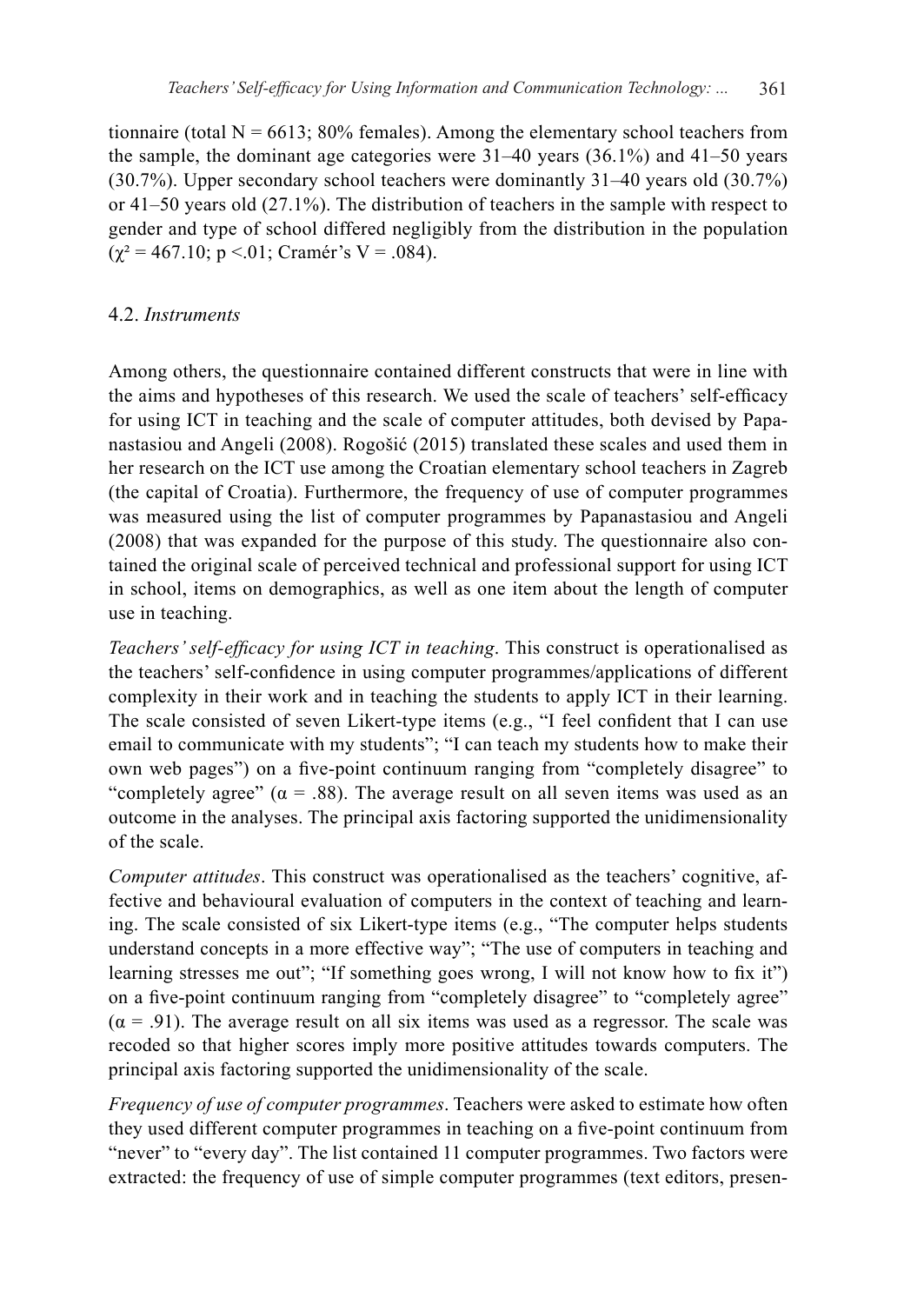tation programmes, websites/web portals, specialised educational websites;  $\alpha = .65$ ) and the frequency of use of complex computer programmes (multimedia tools, webpage editors, concept map tools, database software, publishing software, modelling software, computer simulation software;  $\alpha = .82$ ). The average results on two sets of items were used as regressors.

*Perceived technical and professional support for using ICT in school*. This construct is operationalised as the teachers' perceived level of school's ICT equipment adequacy, of its availability to both the teachers and their students, as well as the teachers' opportunity to seek help regarding ICT use. A new scale was constructed for this research project that consisted of seven Likert-type items ("I have internet access at school", "Internet access is available to my students at school", "At school, I have the necessary ICT equipment for teaching", "At school, my students have the necessary ICT equipment for classes in my subject", "At school, I get the necessary professional help and support for ICT use in teaching", "At school, I have the support of other teachers to use ICT in teaching", "The school enables the necessary professional development for the application of ICT in teaching") on a five-point continuum ranging from "completely disagree" to "completely agree"  $(\alpha = .86)$ . A pilot study was conducted on a small sample of elementary and upper secondary school teachers to check the comprehensibility of the items. The average result on all seven items was used as a regressor. The principal axis factoring supported the unidimensionality of the scale.

*Items on demographics.* Teachers were asked to specify their gender (female or male), age (30 or less, 31–40, 41–50, 51–60, 61 or more) and the type of school where they work (elementary school or upper secondary school; if they chose upper secondary school, they were asked to further specify whether it was a gymnasium or a vocational school). Gender and type of school were used as categorical regressors and age was treated as interval regressor in the analysis.

*Length of computer use in teaching (in years)*. Teachers were asked to indicate how many years they had been using computer in teaching. Possible answers were: 5 years or less, 6–10 years, 11–20 years, 21–30 years, and 31 years or more. This variable was used as an interval regressor in the analyses.

# 4.3. *Statistical Analysis*

The hierarchical multiple regression analysis was conducted in order to address the study aims. Teachers' self-efficacy in integrating ICT into teaching was used as the outcome variable. The following variables were introduced as regressors in the successive steps of the model – the first step: teachers' gender, age, and gender-age interaction; the second step: type of school (elementary, gymnasium or vocational school) and perceived technical and professional support for using ICT in school; the third step: frequency of use of simple and complex computer programmes; the fourth step: length of computer use in teaching and computer attitudes. The first step of the model related to the first study aim and tested the main effects of gender and age as well as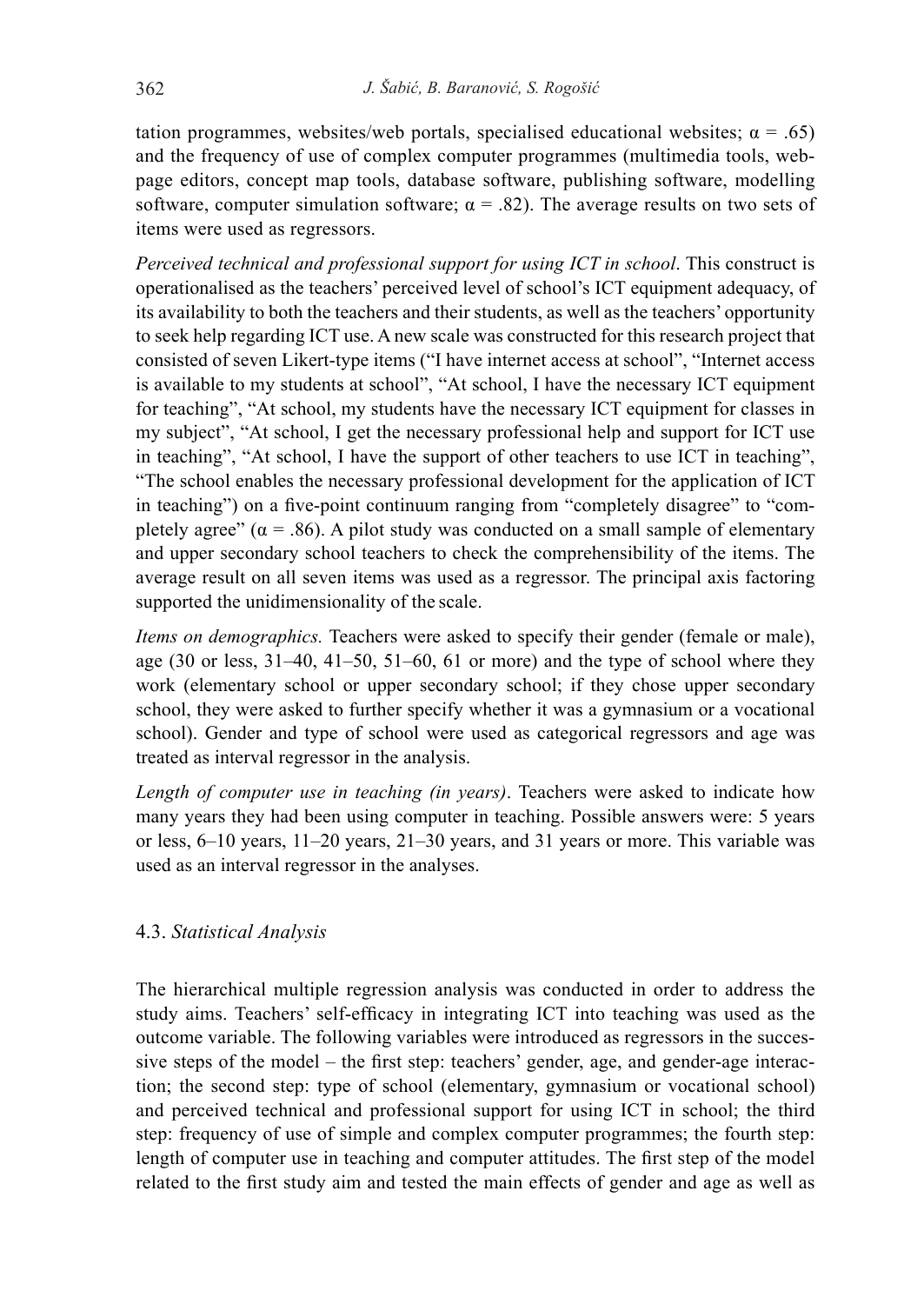gender-age interaction effect, i.e., the moderating effect of age on gender differences in teachers' self-efficacy for using ICT. Steps 2 to 4 related to the second study aim – to identify the possible reasons of gender-age interaction effect on teachers' self-efficacy for using ICT. In other words, we wanted to check if the interaction effect remains statistically significant after the introduction of different regressors. Furthermore, steps 2 to 4 related to the third aim as well – to identify the strongest regressor of teachers' self-efficacy for using ICT.

In addition, hierarchical multiple regression models were tested for females and males separately in order to check if the regressor variables (age, type of school, perceived technical and professional support for using ICT, frequency of use of computer programmes, length of computer use and computer attitudes) display similar effects across genders.

Since the number of uncompleted questionnaires was negligible, we conducted a complete case analysis. All variance inflation factor values (VIF) were smaller than two, meaning that there were no signs of multicollinearity.

#### **5. Results**

#### 5.1. *Descriptive Statistics*

Descriptive statistics of the regressors and the outcome are presented in Table 1. A large majority of participants in this sample are females. Almost two thirds of teachers are in their thirties or forties. About two thirds of teachers work in elementary schools, while the rest of them work in upper secondary schools (gymnasium and vocational schools). On average, teachers experience high levels of technical and professional support for using ICT in their schools. Likewise, they report a frequent use of simple computer programmes. On the other hand, teachers on average rarely use complex computer programmes. More than 75% of teachers have been using computer in teaching for 10 years or less. On average, they have positive attitudes towards computers and high levels of self-efficacy for using ICT in teaching.

There are more female teachers in elementary schools, while males are more prevalent in upper secondary vocational schools. On average, males give higher estimates of technical and professional support for using ICT than females. Furthermore, they more frequently use complex computer programmes and use computer in teaching for a somewhat longer time than females. Gender difference in the frequency of using simple computer programmes is negligible. Males have more positive attitudes towards computers and higher self-efficacy for using ICT than females. However, it should be noted that the aforementioned gender differences are small and that both males and females have relatively high levels of self-efficacy for using ICT.

On a bivariate level, all regressors are associated with the outcome in the expected direction.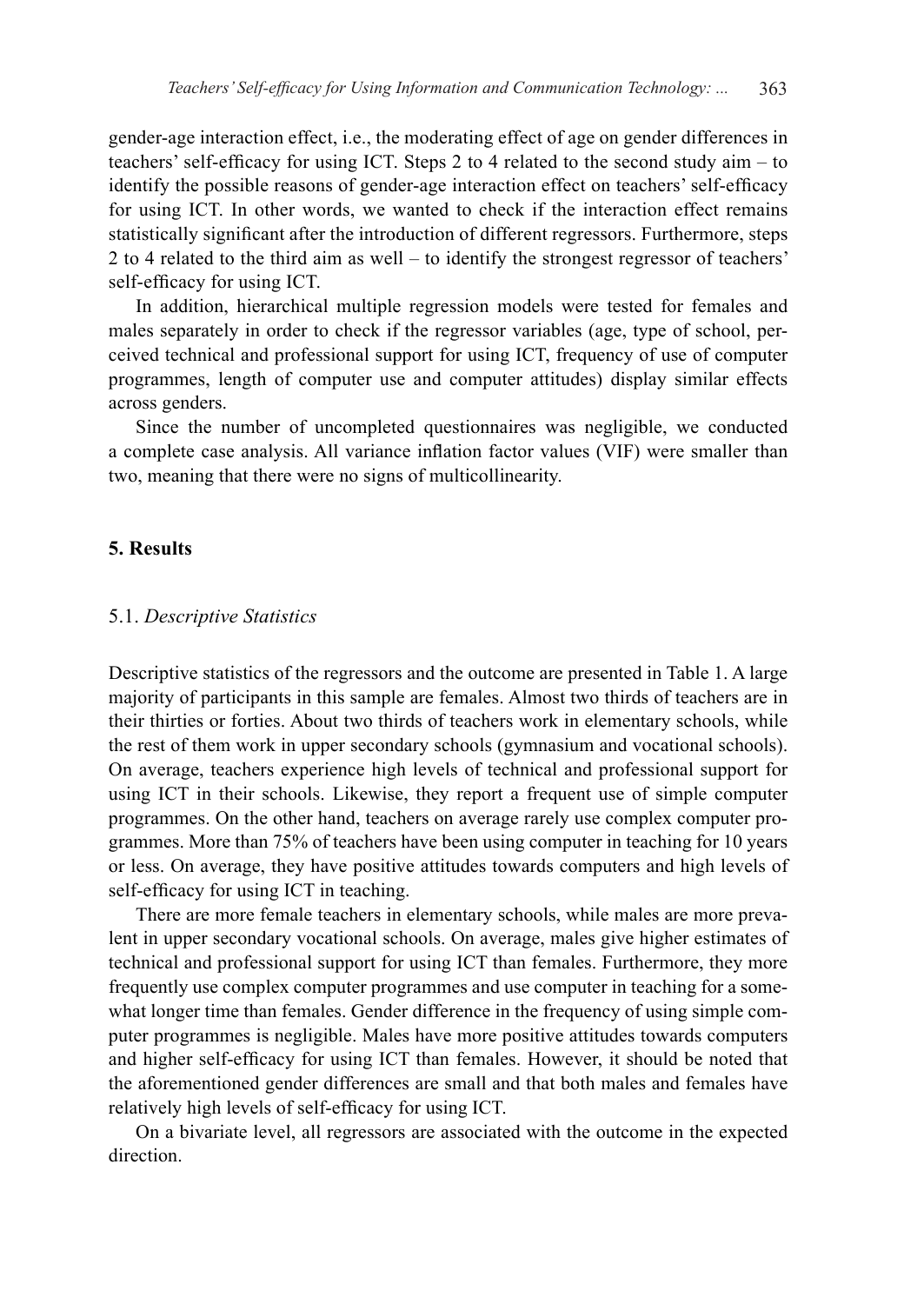|                            |            |                                     |                                       |       |          | teachers' self-efficacy for using information and communication technology |                                         |
|----------------------------|------------|-------------------------------------|---------------------------------------|-------|----------|----------------------------------------------------------------------------|-----------------------------------------|
| Variables                  | $M(SD)/\%$ | M(SD)<br>$/ \frac{9}{6}$<br>(males) | M(SD)<br>$/ \frac{9}{6}$<br>(females) | Range | $\alpha$ | Relationship<br>with gender <sup>a</sup>                                   | Relation-<br>ship with<br>self-efficacy |
| <b>Regressors</b>          |            |                                     |                                       |       |          |                                                                            |                                         |
| Gender                     |            |                                     |                                       |       |          |                                                                            | $.12***$                                |
| Female $(0)$               | 80.0%      |                                     |                                       |       |          |                                                                            |                                         |
| Male $(1)$                 | 20.0%      |                                     |                                       |       |          |                                                                            |                                         |
| Age                        |            |                                     |                                       |       |          | $-.00$                                                                     | $.16***$                                |
| $<$ 30                     | 11.0%      | 11.2%                               | 11.0%                                 |       |          |                                                                            |                                         |
| $31 - 40$                  | 34.3%      | 38.2%                               | 33.3%                                 |       |          |                                                                            |                                         |
| $41 - 50$                  | 29.5%      | 23.5%                               | 31.0%                                 |       |          |                                                                            |                                         |
| $51 - 60$                  | 21.6%      | 21.8%                               | 21.5%                                 |       |          |                                                                            |                                         |
| > 61                       | $3.6\%$    | $5.3\%$                             | 3.2%                                  |       |          |                                                                            |                                         |
| Type of school             |            |                                     |                                       |       |          | $\gamma^2 = 259.8^{**}$                                                    | $F = 26.9$ **                           |
| Elementary school (1)      | 66.5%      | 49.1%                               | 70.8%                                 |       |          | Cramer's V=.20 $1 < 2, 3$                                                  |                                         |
| Gymnasium (2)              | 10.8%      | 12.4%                               | 10.3%                                 |       |          |                                                                            |                                         |
| Vocational school (3)      | 22.8%      | 38.5%                               | 18.8%                                 |       |          |                                                                            |                                         |
| Technical and professional | 3.6(0.92)  | 3.8(0.87)                           | $3.5(0.93)$ 1-5 .86 .13 <sup>**</sup> |       |          |                                                                            | $.33***$                                |

| Table 1                                                                        |
|--------------------------------------------------------------------------------|
| Descriptive statistics of the variables and their relationship with gender and |
| teachers' self-efficacy for using information and communication technology     |

support Simple computer programmes – frequency of use  $3.6(0.96)$   $3.6(0.95)$   $3.6(0.96)$   $1-5$   $.78$   $.03^*$   $.34^{**}$ Complex computer programmes – frequency of use  $1.3(0.48)$   $1.4(0.63)$   $1.2(0.43)$   $1-5$   $.86$   $.14^{**}$   $.38^{**}$ Use of computer in teaching (years)  $.06^{**}$  .28\*\* 0 9.6% 11.9% 9.0% Less than 5 31.9% 26.6% 33.3% 6–10 35.1% 29.9% 36.4% 11–20 20.8% 26.5% 19.4% 21–30 2.3% 4.4% 1.8% 31 or more 0.3% 0.8% 0.1% Computer attitudes 3.3 (0.81) 3.4 (0.78) 3.3 (0.81) 1-5 .91 .07\*\* *Outcome* Teachers' self-efficacy for using ICT 3.62 (0.871) 3.8 (0.89) 3.6 (0.86) 1–5 .88 .12\*\*

Note:  $\degree$  p < .01,  $\degree$  p < .05;  $\degree$  females = 0, males = 1

# 5.2. *Hierarchical Multiple Regression Analysis*

In accordance with the hypotheses related to the first aim, the hierarchical multiple regression analysis shows that males and younger teachers report higher levels of self-efficacy for using ICT in teaching in comparison with females and older teachers, respectively (Table 2, column "Whole sample"; H1 and H2 confirmed). The effects of gender and age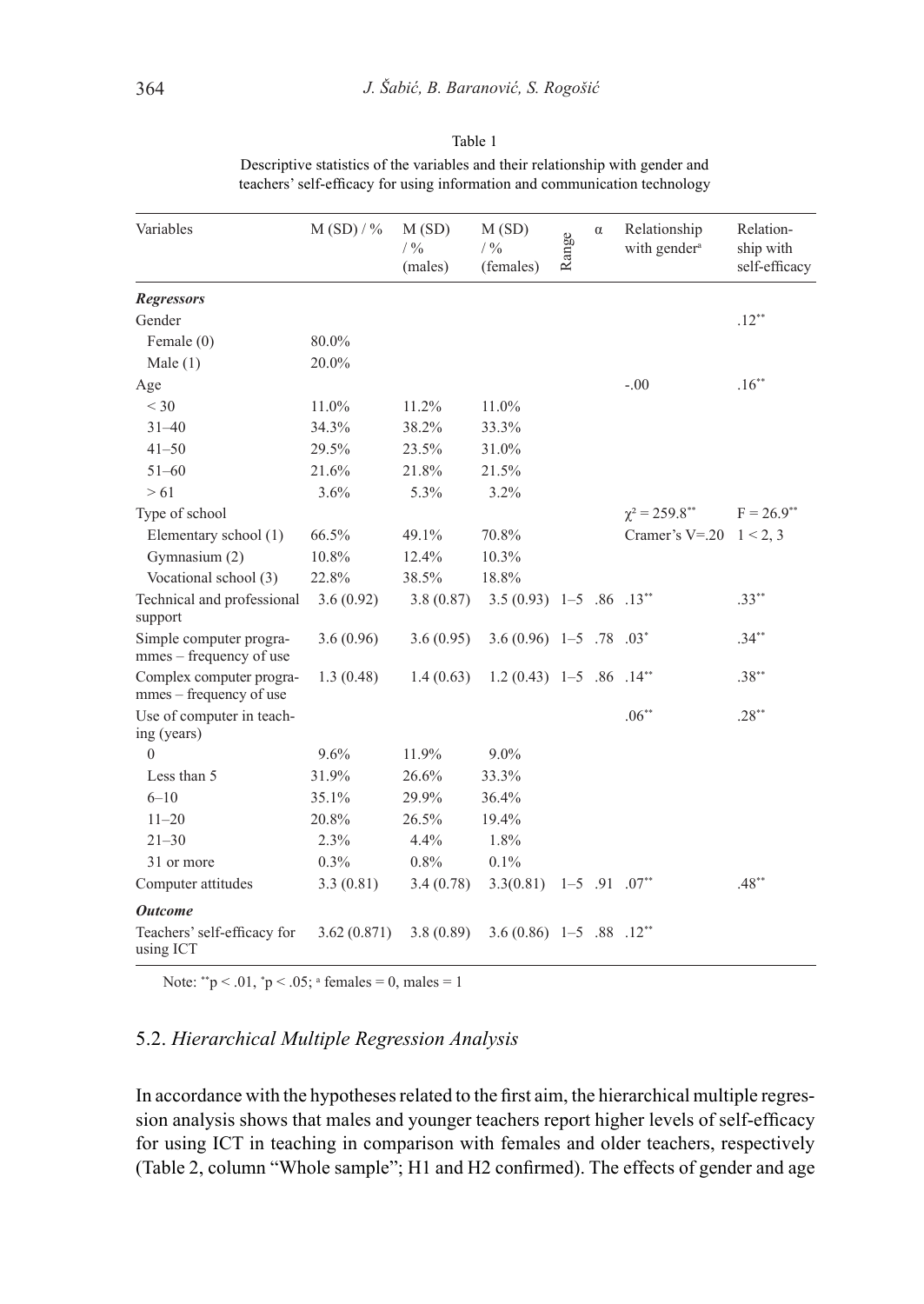are small but statistically significant in all steps of the model, i.e., after the introduction of all regressor variables. As expected, gender differences in self-efficacy for using ICT are greater among older teachers and practically non-existent among the youngest ones (Table 2; Fig. 1; H3 confirmed).

In the context of the second aim, it can be noted that gender-age moderation effect on teachers' self-efficacy for the ICT use holds for both elementary and upper secondary school teachers (Fig. 1). The gender-age interaction effect is relatively robust (Table 2, column "Whole sample"), in a way that it remains statistically significant even after the introduction of the type of school and the estimates of technical and professional support in the regression model (step 2), as well as after the introduction of the frequency of use of simple and complex computer programmes (step 3). The interaction effect ceases to be statistically significant after the introduction of the length of computer use in teaching (in years) and the computer attitudes in the model (step 4). A more detailed analysis with the separate introduction of these two variables in the model (not reported here) shows that both the length of computer use and the computer attitudes cancel the effect of gender-age interaction. Apparently, older female teachers on average have more negative attitudes towards computers in comparison to other teachers. Moreover, they use computers in teaching for a shorter period of time than other teachers, which also affects their self-efficacy for using ICT.

It should be noted that even older female teachers report average levels of self-efficacy for using ICT (value 3 – "I neither agree nor disagree"; Fig. 1). In other words, their scores are low only relatively but not absolutely. In addition, teachers who work in upper secondary vocational schools have a higher level of self-efficacy for using ICT than their colleagues from elementary schools (H4 partially confirmed). However, no difference in self-efficacy was found between gymnasium teachers and elementary school teachers. Teachers provided higher estimates of self-efficacy for using ICT if they received higher levels of technical and professional support in their schools (H5 confirmed), if they use computer programmes more often (H6 confirmed), if they use computers in teaching for a longer time (H7 confirmed) and if they have more positive attitudes towards computers (H8 confirmed).

Concerning the third aim, positive computer attitudes were the single strongest regressor of the teachers' self-efficacy for using ICT, which is consistent with the results of bivariate analyses (Table 1). Furthermore, the model with only gender, age and genderage interaction (Table 2, column "Whole sample", step 1) explains only 4.3% of variance in self-efficacy for using ICT. In comparison, the full model (step 4) explains nearly 40% of variance of the outcome, which suggest that other variables are more important than gender and age for explaining self-efficacy for using ICT (H9 confirmed).

Additional hierarchical regression models (Table 2, columns "Females" and "Males") show that individual regressors have similar effects on self-efficacy for using ICT for teachers of both genders, i.e., both directions and values of regression coefficients are rather similar for females and males. The only exception from this pattern is the absence of age effect in male teachers' data in step 1, which indicates a greater importance of age for self-efficacy for using ICT among females. In step 4, both models explain a similar percentage of variance (40.4% and 32.6% for females and males, respectively).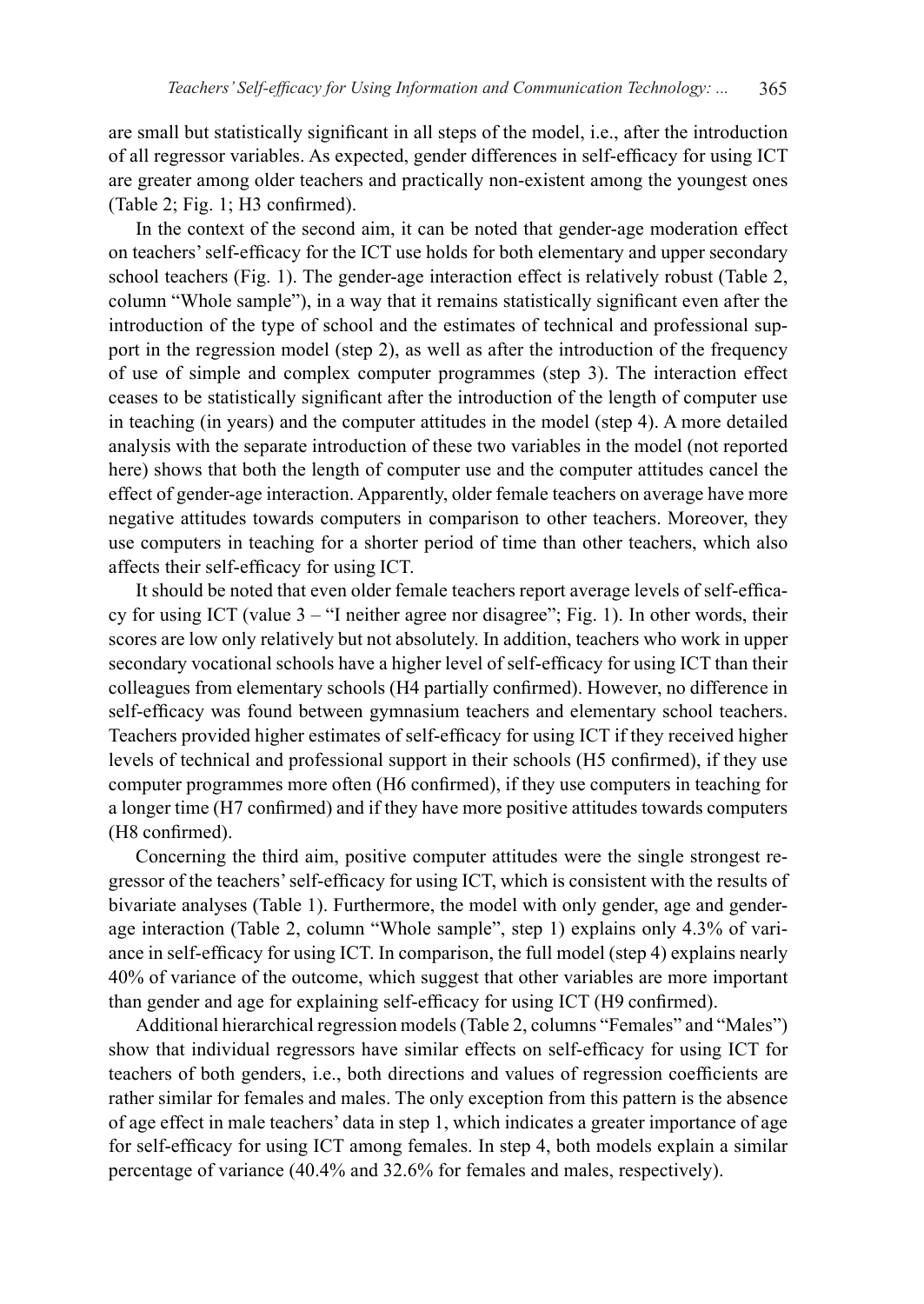| Variables                                                 | Whole sample |                   |           |                        | Females               |           |            |                                | Males   |                   |           |                        |
|-----------------------------------------------------------|--------------|-------------------|-----------|------------------------|-----------------------|-----------|------------|--------------------------------|---------|-------------------|-----------|------------------------|
|                                                           | Step 1       | Step <sub>2</sub> | Step 3    | Step 4                 | Step 1                | Step 2    | Step 3     | Step 4                         | Step 1  | Step <sub>2</sub> | Step 3    | Step 4                 |
| Gender (male)                                             | 0.14"        | $0.09***$         | $0.06***$ | $0.03***$              |                       |           |            |                                |         |                   |           |                        |
| Age                                                       | $-0.15***$   | $-0.16"$          | $-0.16**$ | $-0.15***$             | $-0.17$ <sup>**</sup> | $-0.19**$ | $-0.18***$ | $-0.15***$                     | $-0.05$ | $-0.09***$        | $-0.10**$ | $-0.16**$              |
| Gender (male) X age                                       | $0.05***$    | $0.04**$          | $0.03***$ | 0.01                   |                       |           |            |                                |         |                   |           |                        |
| Type of school (ref: elementary school)                   |              |                   |           |                        |                       |           |            |                                |         |                   |           |                        |
| Gymnasium                                                 |              | 0.00              | 0.01      | 0.01                   |                       | 0.00      | 0.00       | 0.00                           |         | 0.02              | 0.04      | 0.04                   |
| Vocational school                                         |              | $0.08\sp{''}$     | $0.07***$ | $0.06\sp{''}$          |                       | $0.07$ ** | $0.07***$  | $0.05**$                       |         | $0.09***$         | $0.07**$  | $0.09**$               |
| Technical and professional support                        |              | $0.31***$         | $0.23***$ | $0.18^{\ast\ast}$      |                       | $0.30**$  | $0.23***$  | $0.17***$                      |         | $0.32***$         | $0.24***$ | $0.20**$               |
| Simple computer programmes - frequency<br>of use          |              |                   | $0.21***$ | $0.15***$              |                       |           | $0.20***$  | $0.14***$                      |         |                   | $0.24***$ | $0.18^{\ast\ast}$      |
| frequency<br>Complex computer programmes-<br>of use       |              |                   | $0.25***$ | $0.23***$              |                       |           | $0.27***$  | $0.23***$                      |         |                   | $0.20***$ | $0.21***$              |
| Jse of computer in teaching (years)<br>Computer attitudes |              |                   |           | $0.34***$<br>$0.09***$ |                       |           |            | $0.35***$<br>$0.08^{\ast\ast}$ |         |                   |           | $0.26***$<br>$0.12***$ |
|                                                           | $.043**$     | $.143**$          | .279**    | $.398***$              | $.030**$              | $.129***$ | $.275**$   | .404                           | .002    | .116              | .246"     | $326***$               |
| ΔR <sup>2</sup>                                           | $.043**$     | .099**            | $.136***$ | 119"                   | $.030**$              | $.099***$ | .146       | $129***$                       | 002     | $.113**$          | $.130**$  | 080"                   |
|                                                           |              |                   |           |                        |                       |           |            |                                |         |                   |           |                        |

Table 2<br>Hierarchical multiple regression models of teachers' self-efficacy for using ICT (standardised coefficients *β*)  $\ddot{\phantom{a}}$ ्  $\overline{a}$ ٠.  $\ddot{\phantom{a}}$  $TCT$  (ata  $\ddot{\phantom{a}}$  $\ddot{ }$ ्में Table 2  $2$  and  $\epsilon$ .  $\overline{\phantom{a}}$  $\ddot{\cdot}$  $\frac{1}{4}$  $\ddot{\phantom{0}}$  $\frac{1}{2}$ ÷ د.<br>م É

> Note: "p<.01 Note: "p<.01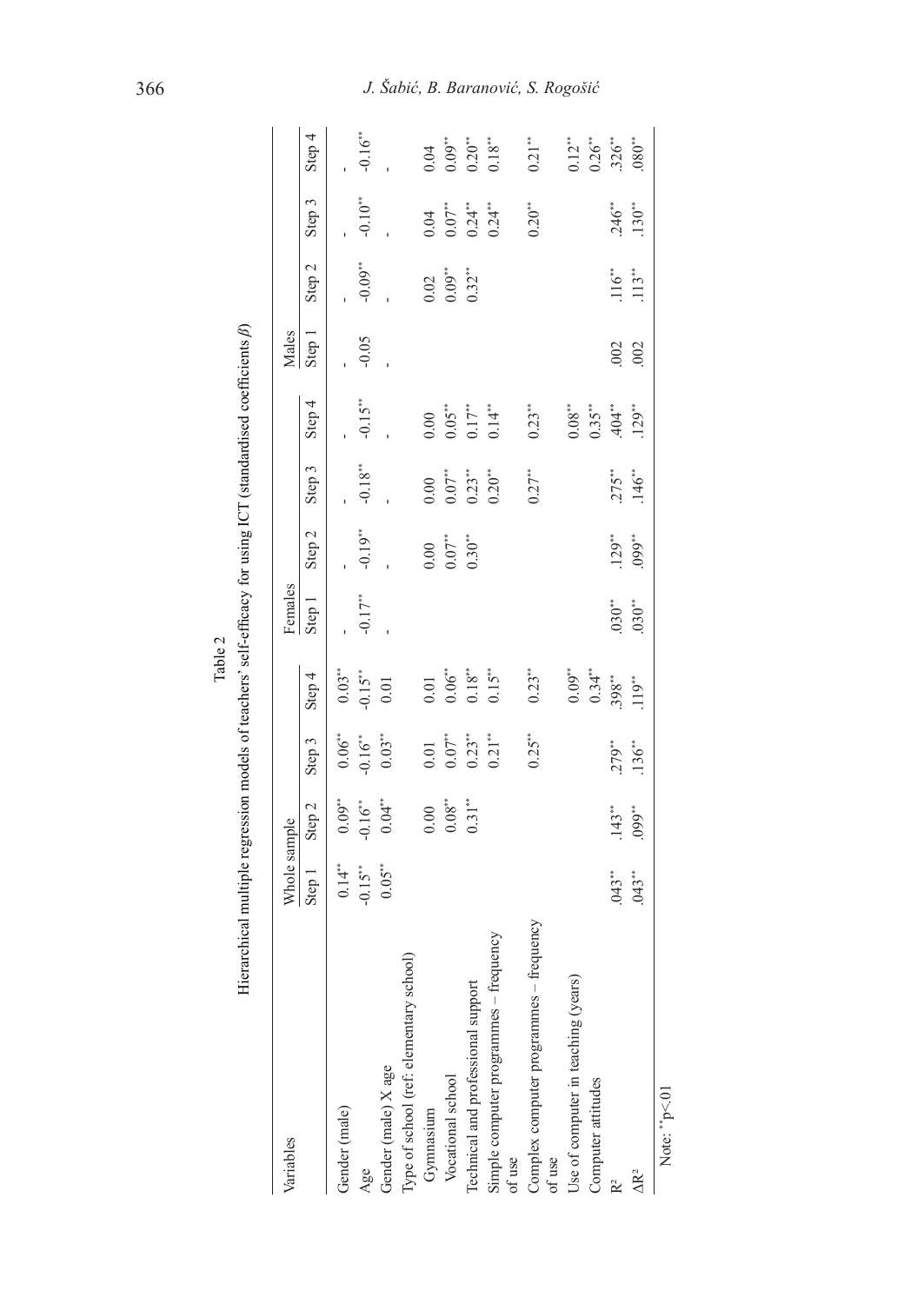

Fig. 1. Moderation effect of age on gender differences in teachers' self-efficacy for using ICT (left – elementary school, right – upper secondary school).

# **6. Discussion**

As we have already mentioned, this study has three aims: the first aim is to examine the moderating effect of age on gender differences in teachers' self-efficacy for using ICT in teaching, the second aim is to identify variables that explain gender-age interaction effect on teachers' self-efficacy in using ICT in their teaching, while the third aim is to identify the strongest regressor of teachers' self-efficacy in using ICT in their teaching.

The findings relating to the first aim reveal that the effects of gender and age on teachers` ICT self-efficacy are statistically significant but minor. As hypothesised, they indicate minor differences in self-efficacy for using ICT between male and female teachers in favour of male teachers (H1 confirmed). This finding is consistent with the results of meta-analyses of individual empirical studies conducted over the last several decades (Cai *et al.*, 2017; Whitley, 1997). According to them, despite the reduction of gender differences, men still have higher ICT self-efficacy than women. The research confirms that this is true for gender differences in the Croatian educational context where male teachers still have greater self-efficacy than female teachers, although this difference is small.

The effect of age indicates that younger teachers are more self-efficient in using ICT than the older ones (H2 confirmed). It should also be indicated that gender differences in teachers' self-efficacy for using ICT in teaching are smaller among younger teachers than among older teachers, indicating the relevant role of age in gender differences in teachers' ICT self-efficacy (H3 confirmed). More precisely, gender differences are practically non-existent among the youngest teachers (Fig. 1). Similarly, studies carried out by Sarfo *et al.* (2017) and Siddiq and Scherer (2016) also found effects of gender and age on teachers' computer or ICT self-efficacy. Their research indicates that the effects of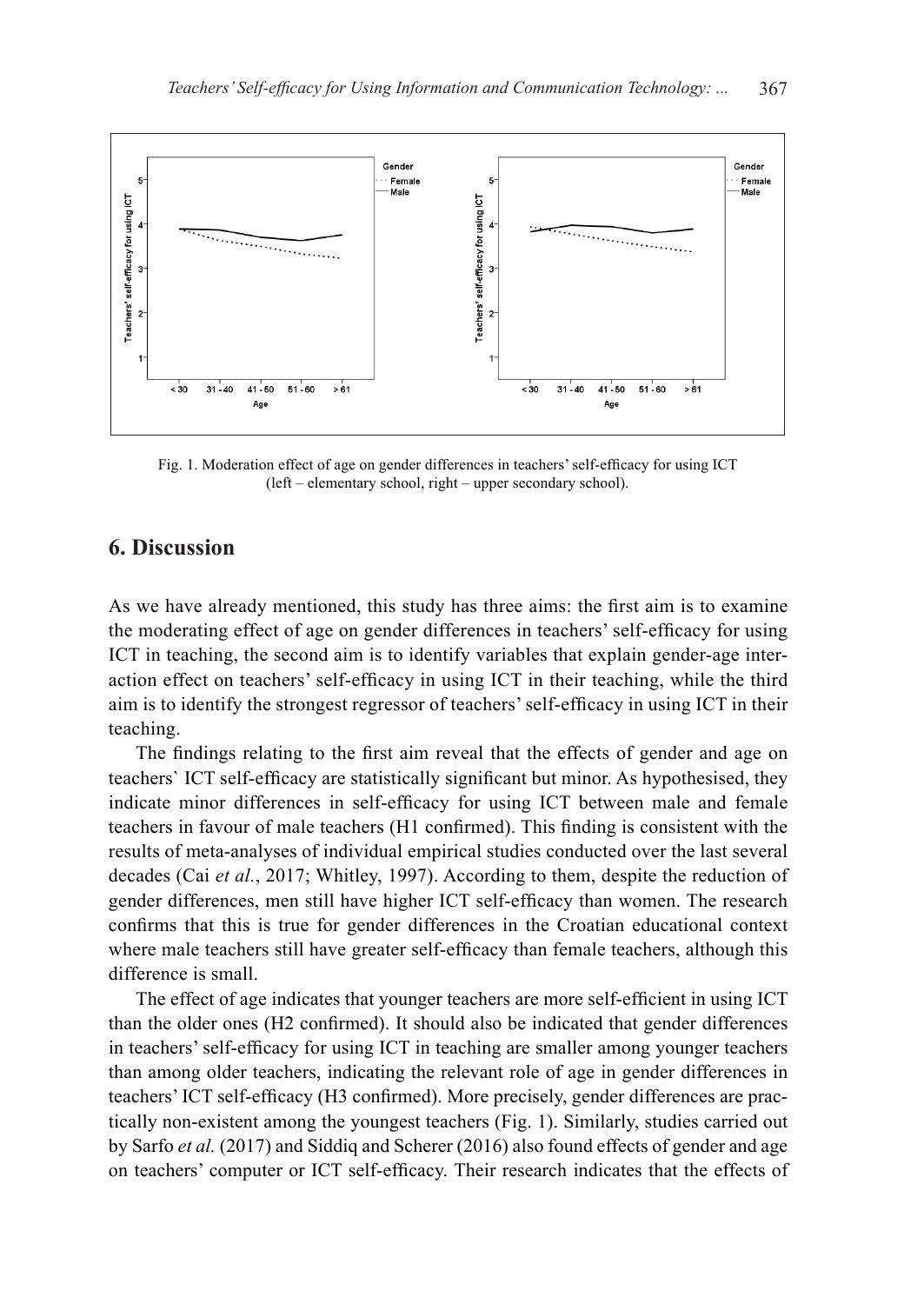gender and age on teachers' ICT self-efficacy vary depending on the teachers` computer operational skills (Siddiq and Scherer, 2016) and the type of computer programme they use (Sarfo *et al.* 2017). This is suggestive for further research on gender differences in teachers' ICT self-efficacy in the Croatian context, pointing to the need for a more thorough research into the relationship between ICT self-efficacy and constructs such as the complexity of computer programmes and the diversity of teachers' computer skill for ICT integration into teaching.

Concerning the second study aim, which is focused on the explanation of genderage interaction effect on teachers' self-efficacy in using ICT, the following findings are relevant. First and foremost, the finding that all regressor variables used for explaining the gender-age interaction effect are associated with teachers' ICT self-efficacy in the expected direction on the bivariate level and in the regression analysis (Table 1 and Table 2; H4 partially confirmed; H5, H6, H7 and H8 confirmed). The only exception is that the teachers from gymnasiums did not differ from elementary school teachers in the average levels of self-efficacy for using ICT, as we anticipated. The hypothesis was that the upper secondary school teachers, i.e., vocational school teachers and gymnasium teachers would have a higher level of ICT self-efficacy than their elementary school counterparts, as a result of a more complex use of ICT in teaching older cohorts of students. The reason why vocational school teachers, unlike gymnasium teachers, have a higher level of ICT self-efficacy and differ from elementary school teachers could be found in their technologically-oriented professional profile and vocational school curricula that require the application of more complex ICT programmes. In contrast to this study focused on teachers' ICT self-efficacy, the studies on the association of teachers' self-efficacy for classroom management and student engagement with grade levels found that teachers in higher grade levels had lower self-efficacy compared to teachers in lower grade levels (Klassen and Chiu, 2010; Wolters and Daugherty, 2007). This difference suggests that the relationship between grade levels and teachers' self-efficacy varies depending, among other factors, on the type of teachers' self-efficacy.

Regarding the gender-age interaction effect on teachers` ICT self-efficacy, the findings of this study show that it is relatively robust. They indicate that the gender-age interaction effect ceased to be statistically significant only in the last step of the regression analysis, after the introduction of the length of computer use in teaching and the computer attitudes into the model. This suggests that these two variables play a role in the low level of ICT self-efficacy among older teachers, in particular among older female teachers. The importance of the role of age in ICT self-efficacy of female teachers was confirmed by the findings of separate hierarchical regression analyses conducted on a subsample of male and female teachers indicating the absence of age effect in male teachers' data in step 1 (Table 2). In this context, it should be noted that older female teachers used computer in teaching for a shorter period of time than their male counterparts and that they tend to have a more negative attitude towards computer than the older male teachers.

By reviewing these findings in the context of other studies, it should be noted that the finding on the effect of gender-age interaction on teachers' ICT self-efficacy dif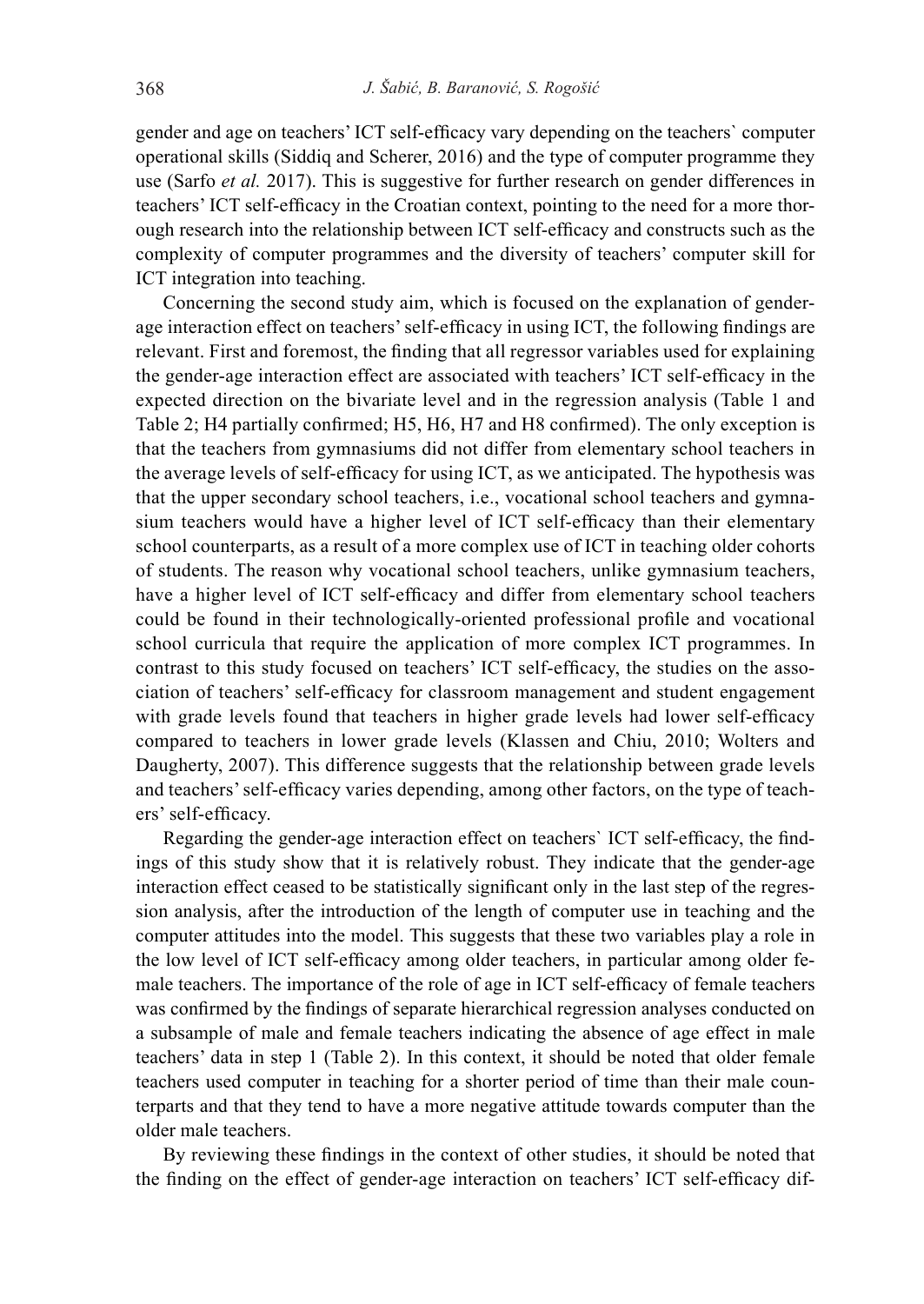fers from the findings by Sarfo *et al.* (2017) and Siddiq and Scherer (2016). They did not identify the effect of gender-age interaction on teachers' self-efficacy in the use of ICT, hence their studies do not support the findings of this study. This inconsistency in the findings may stem from the differences in the operationalisation of major concepts (e.g., self-efficacy in using different computer programmes) and differences in research samples (primary school teachers, lower secondary school teachers and senior high school teachers). As the literature overview indicates, the gender-age interaction effect on the gender differences in teachers' ICT self-efficacy is an underresearched and undertheorised research problem. In the context of scarce research, the mentioned variability and inconsistency in the findings confirms the need for further research of the moderating effect of age on gender differences in teachers' self-efficacy for using ICT in teaching.

However, the findings of this study regarding the significant effects of previous experience with the use of ICT on gender differences in teachers' ICT self-efficacy are consistent with the findings of other studies. For example, Hatlevik and Hatlevik (2018) as well as Papanastasiou and Angeli (2008) also found a positive relationship between teachers' self-efficacy and the length of ICT use in their teaching practice, while Sarfo *et al.* (2017) identified the interaction effect of gender and computer experience of teachers on their computer self-efficacy in favour of males with a higher level of computer experience.

As previously mentioned, in this study, computer attitudes are an important variable for explaining the gender-age effect on teachers' ICT self-efficacy, especially in terms of older female teachers who tend to have more negative attitudes towards computers compared to the older male teachers. Related to the third aim, it shows that computer attitudes, as the single strongest regressor of ICT self-efficacy (H9 confirmed), explain gender differences in self-efficacy for using ICT in teaching more than the other variables (type of school, technical and professional support in school, frequency of use of simple and complex computer programmes and number of years of computer use in teaching). This is not surprising if we consider that the teachers' attitudes are one of the essential prerequisites for the successful integration of ICT into teaching and into the classroom in general (Krause *et al.*, 2017).

Some studies suggest that more negative attitudes of female teachers towards computers could be accounted for by their higher level of computer anxiety, which is negatively associated with computer self-efficacy (Cai *et al.*, 2017; Sarfo *et al.*, 2017; Whitley, 1997). This points to the relevance of a more detailed research into the role of computer anxiety as a separate construct in gender differences in teachers` ICT selfefficacy in the future.

Finally, the variance of teachers' ICT self-efficacy shows that computer attitudes and other variables (type of school, technical and professional support in school, frequency of use of simple and complex computer programmes and number of years of computer use in teaching) are more important than gender and age in explaining the differences in ICT self-efficacy, confirming thus the small effects of age and gender on teachers' ICT self-efficacy.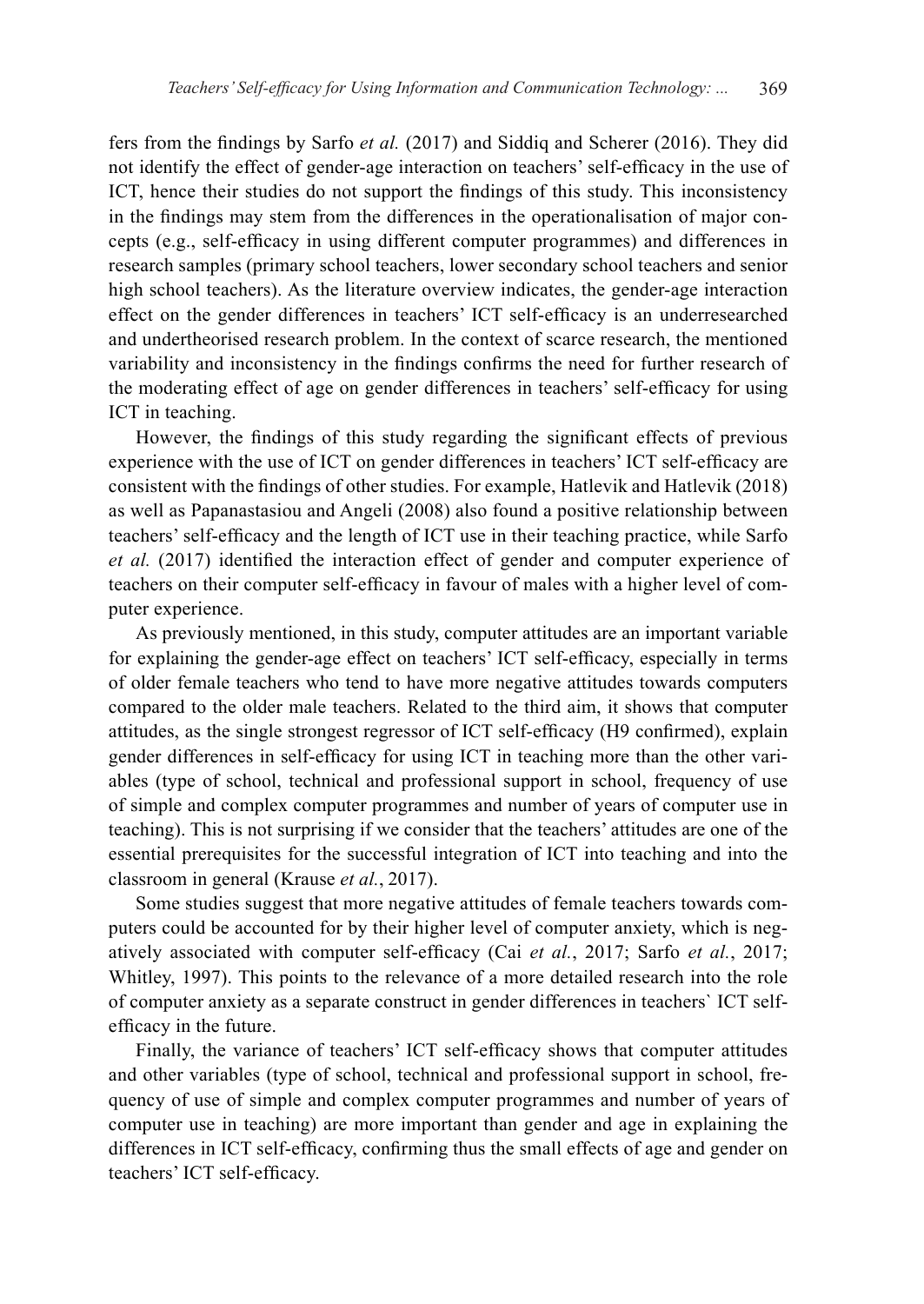#### **7. Conclusions, Limitations and Implications of the Research**

Overall, these findings show that gender differences in teachers' ICT self-efficacy exist, but they are minor. As a result, two findings are particularly important: 1) males and younger teachers report higher levels of self-efficacy for using ICT in teaching than females and older teachers, respectively; 2) gender differences in self-efficacy are greater among older teachers, while they are practically non-existent among the youngest ones. This moderation effect reveals an important role of age in gender differences in ICT self-efficacy addressing lower self-efficacy of older female teachers compared to other teachers. In this regard, it is important to emphasise that both male and female teachers have a relatively high level of self-efficacy in the use of ICT in their teaching.

The findings also suggest that ICT attitudes and previous experience of teachers in the use of ICT play an important role in their ICT self-efficacy, especially among older female teachers who have more negative ICT attitudes and who have been using ICT in teaching for a shorter period of time than their male colleagues.

As noted by other researchers (Siddiq and Scherer, 2016; Sarfo *et al.*, 2017), gender differences in teachers' ICT self-efficacy have previously been researched but very rarely, especially in terms of the role of age in ICT self-efficacy. Scarcity and inconsistencies in research findings call for further research into gender differences in teachers' ICT self- efficacy in different societal contexts and educational settings. Even more so as this is an important topic in many countries, which has been shown in the overview of previous research. This research contributes to the existing studies by highlighting the role of age of primary and secondary school teachers in Croatia in gender differences in ICT self-efficacy. In this respect, the finding which points to the greater importance of age for ICT self-efficacy among females as compared to males is quite significant.

However, the study has some limitations. This research design was transversal, which allowed us to identify gender differences in teachers' ICT self-efficacy. A longitudinal study is required to test whether these differences increase with age within the same sample of teachers.

Furthermore, taking into account the impact of school subjects taught by teachers would contribute to a more comprehensive and deeper understanding of gender differences in ICT self-efficacy. Although the sample size was relatively large, due to a large number of school subjects in Croatian elementary and secondary education, the dataset had a too small number of participants per subject for a more detailed analysis.

The research was conducted before the outbreak of the COVID-19 pandemic. Its consequences and, in particular, the closure of schools and the transition to online teaching and learning will emphasise the role of ICT use in education and the importance of gender differences in teachers' ICT self-efficacy as a subject of research. Recent research indicates that COVID-19 pandemic measures in education are particularly difficult for women and female teachers due to their overload with school obligations and household chores (EIGE, 2020; UNESCO, 2020). The extent to which the everyday life and teaching experience during COVID-19 pandemic affects teachers' ICT selfefficacy is a topic that has yet to be explored more intensively.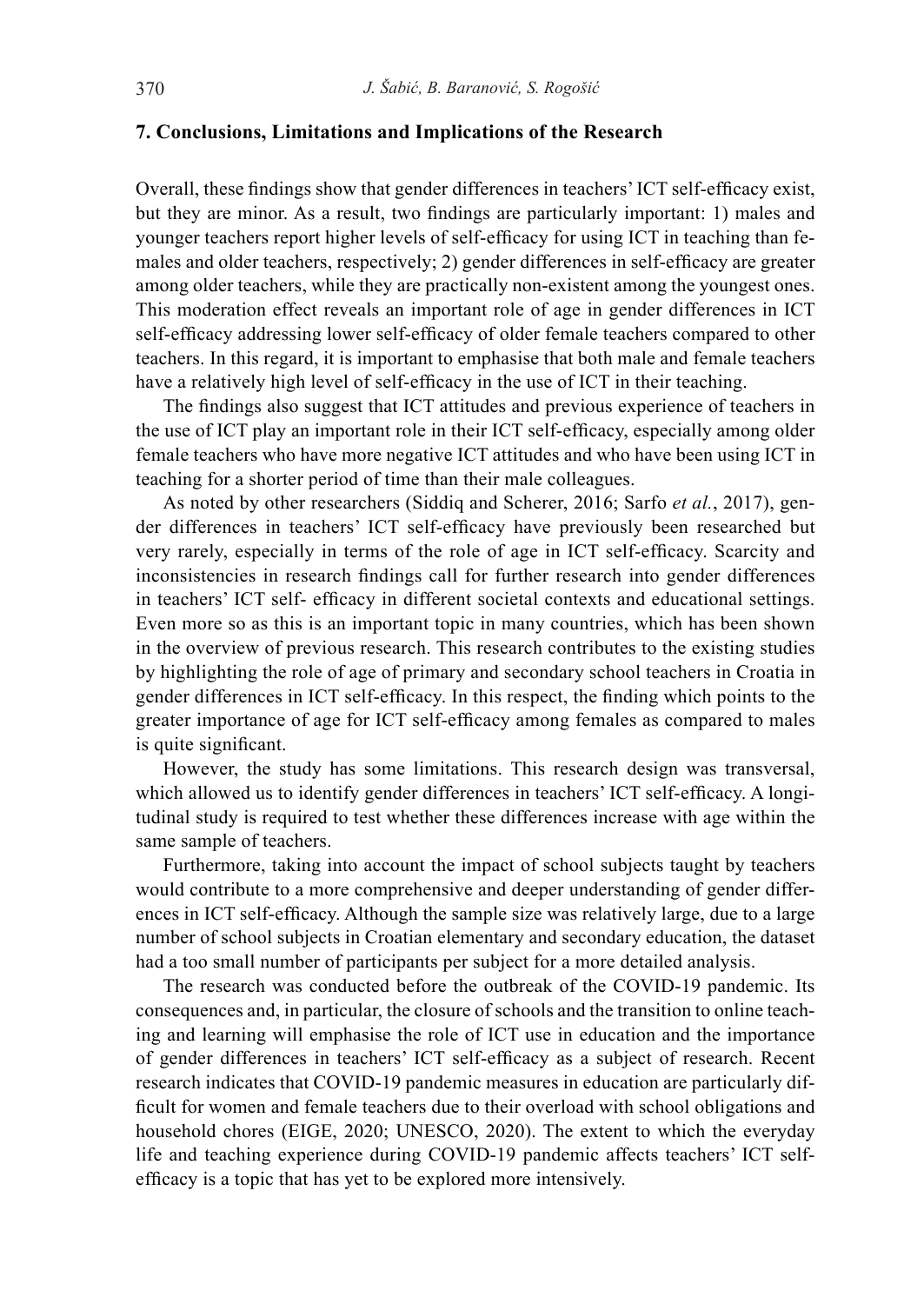This research also has some practical implications. Pointing to the relatively lower ICT self-efficacy of older female teachers, the findings suggest that strategies to enhance ICT self-efficacy of teachers should be particularly targeted at them. The relevant roles of previous shorter computer experience and more negative computer attitudes of older female teachers in their ICT self-efficacy indicate the need for their empowerment through high-quality trainings in computer skills as well as school management and collegial support within the school institution.

A similar level of self-efficacy for using ICT among the younger generations of teachers of both genders is an encouraging finding which could hopefully be followed by gender equality in other aspects of ICT use.

#### **Notes**

An early version of findings in this paper was presented at the conference ECER 2019, 2–6 September 2019, in Hamburg, Germany.

# **Funding**

The authors disclosed the receipt of the following financial support for the research, authorship, and/or publication of this paper: This work was supported by the Croatian Academic and Research Network – CARNET.

# **References**

- Albion, P.R., Jamieson-Proctor, R., Finger, G. (2011). Age-related differences in ICT access and confidence among pre-service teachers. In: Williams, G., Statham, P., Brown, N., Cleland, B. (Eds.), *Ascilite 2011: Changing Demands, Changing Directions: Proceedings*. The University of Tasmania, Hobart, Australia, 21–32.
- Bandura, A. (1994). *Self-efficacy*. In: Ramachandran, V.S. (Ed.), *Encyclopaedia of human behaviour*. Academic Press, New York, 71–81.
- Bandura, A. (1997). *Self-Efficacy: The Exercise of Control*. Freeman, New York.
- Cai, Z., Fan, X., Du, J. (2017). Gender and attitudes toward technology use: A meta-analysis. *Computers & Education*, 105, 1–13.
- Chaffin, A.J., Harlow, S.D. (2005). Cognitive learning applied to older adult learners and technology. *Educational Gerontology*, 31(4), 301–329.
- Compeau, D.R., Higgins, C.A. (1995). Computer self-efficacy: Development of a measure and initial test. *MIS Quarterly*, 19(2), 1809–211.

Croatian Bureau of Statistics. (2020). *Women and Men in Croatia.* Croatian Bureau of Statistics, Zagreb.

- Czaja, S.J., Charness, N., Fisk, A.D., Hertzog, C., Nair, S.N., Rogers, W.A., Sharit, J. (2006). Factors predicting the use of technology: Findings from the center for research and education on aging and technology enhancement (CREATE). *Psychology and Aging*, 21(2), 333–352.
- EIGE (European Institute for Gender Equality). (2020). *Gender Equality Index 2020. Digitalisation and the future of work.* Publications Office of the European Union, Luxembourg.
- Government of the Republic of Croatia, Expert Committee. (2014). *New Colours of Knowledge: Strategy of Education, Science and Technology*. Ministry of Science and Education, Zagreb.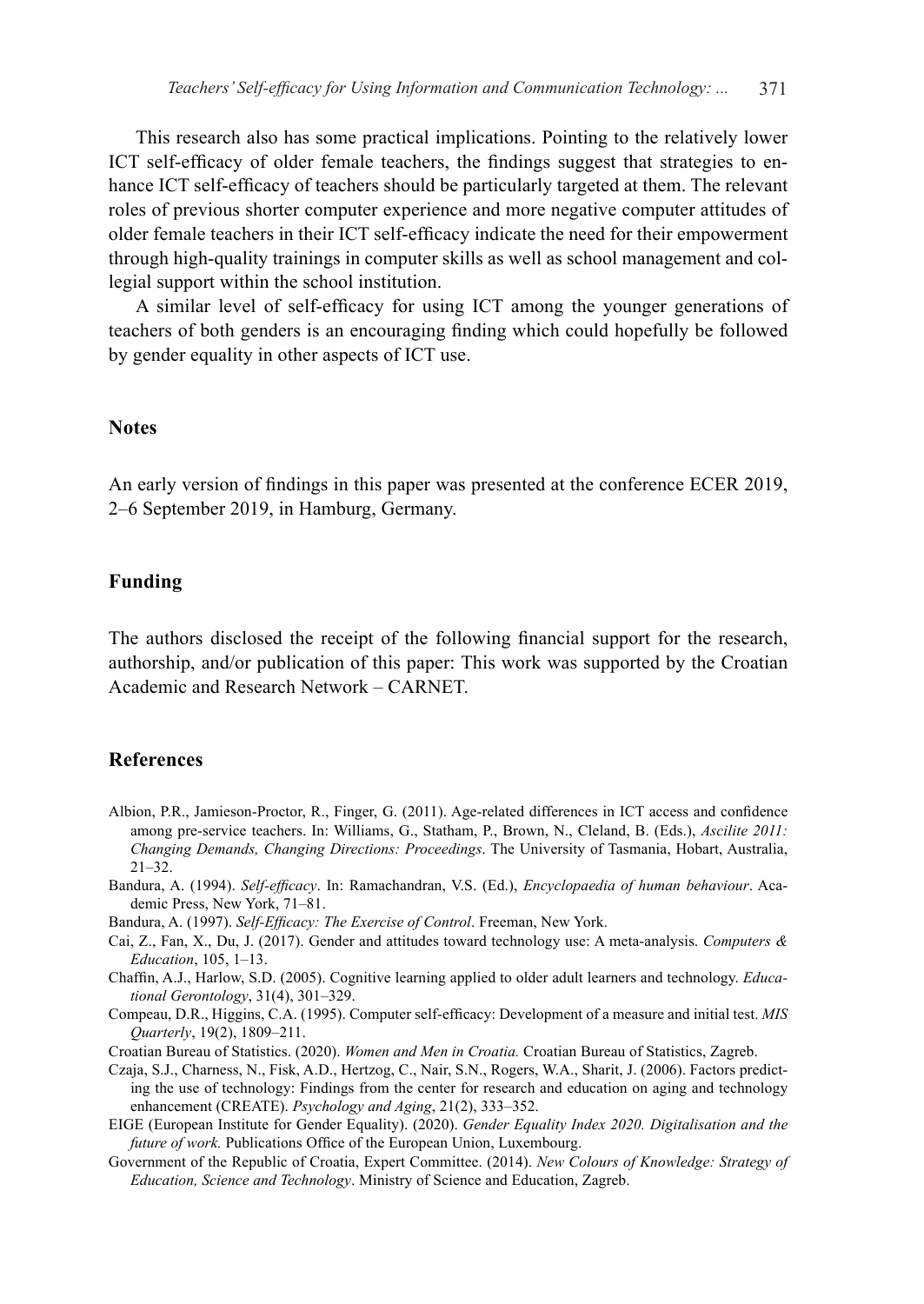- Gudek, B. (2019). Computer Self-Efficacy Perceptions of Music Teacher Candidates and Their Attitudes towards Digital Technology. *European Journal of Educational Research*, 8(3), 683–696.
- Guo, R.X., Dobson, T., Petrina, S. (2008). Digital natives, digital immigrants: An analysis of age and ICT competency in teacher education. *Journal of Educational Computing Research*, 38(3), 235–254.
- Hatlevik, I.K., Hatlevik, O.E. (2018). Examining the Relationship Between Teachers' ICT Self-Efficacy for Educational Purposes, Collegial Collaboration, Lack of Facilitation and the Use of ICT in Teaching Practice. *Frontiers in Psychology*, 9, 935.
- Hong, K.S., Chai, M.L., Tan, K.W., Hasbee, U., Ting, L.N. (2014). ESL Teachers' Computer Self-Efficacy, Attitudes Toward Computer and Classroom Computer Use. *Pertanika Journal of Social Sciences and Humanities*, 22(2), 369–385.
- Hoy, A.W., Spero, R.B. (2005). Changes in teacher efficacy during the early years of teaching: A comparison of four measures. *Teaching and Teacher Education*, 21(4), 343–356.
- Joo, Y.J., Park, S., Lim, E. (2018). Factors influencing preservice teachers' intention to use technology: TPACK, teacher self-efficacy, and technology acceptance model. *Journal of Educational Technology & Society*, 21(3), 48–59.
- Klassen, R.M., Chiu, M.M. (2010). Effects on Teachers' Self-Efficacy and Job Satisfaction: Teacher Gender, Years of Experience, and Job Stress. *Journal of Educational Psychology*, 102(3), 741–756.
- Krause, M., Pietzner, V., Dori, Y.J., Eilks, I. (2017). Differences and developments in attitudes and selfefficacy of prospective chemistry teachers concerning the use of ICT in education. *EURASIA Journal of Mathematics, Science and Technology Education*, 13(8), 4405–4417.
- LimeSurvey GmbH. (2018). *LimeSurvey: An Open Source survey tool.* LimeSurvey GmbH, Hamburg.
- Markočić Dekanić, A., Markuš Sandrić, M., Gregurović, M. (2019). *TALIS 2018: Učitelji, nastavnici i ravnatelji – cjeloživotni učenici. Međunarodno istraživanje učenja i poučavanja.* NCVVO, Zagreb.
- Ministry of Education of Singapore. (2020). *Education Statistics Digest 2020.* Ministry of Education, Singapore.
- OECD.Stat. (2018). Distribution of teachers by age and gender. https://stats.oecd.org/Index. aspx?DataSetCode=EAG\_PERS\_SHARE\_AGE#
- Papanastasiou, E.C., Angeli, C. (2008). Evaluating the Use of ICT in Education: Psychometric Properties of the Survey of Factors Affecting Teachers Teaching with Technology (SFA-T3). *Educational Technology & Society*, 11(1), 69–86.
- Perera, H.N., Calkins, C., Part, R. (2019). Teacher self-efficacy profiles: Determinants, outcomes, and generalizability across teaching level. *Contemporary Educational Psychology*, 58, 186–203.
- Poulou, M.S., Reddy, L.A., Dudek, C.M. (2019). Relation of teacher self-efficacy and classroom practices: A preliminary investigation. *School Psychology International*, 40(1), 25–48.
- Prensky, M. (2001). Digital Natives, Digital Immigrants Part 1. *On the Horizon*, 9(5), 1–6.
- Rogošić, S. (2015). Construct Validity of the Questionnaire Measuring Technical and Socio-psychological Factors which Affect Successful Integration of ICT into Education. *Croatian Journal of Education*, 17(4), 983–1007.
- Salajan, F.D., Schönwetter, D.J., Cleghorn, B.M. (2010). Student and Faculty Inter- Generational Digital Divide: Fact or Fiction? *Computers & Education*, 55(3), 1393– 1403.
- Sarfo, F.K., Amankwah, F., Konin, D. (2017). Computer Self-Efficacy among Senior High School Teachers in Ghana and the Functionality of Demographic Variables on Their Computer Self-Efficacy. *TOJET: The Turkish Online Journal of Educational Technology*, 16(1), 19–31.
- Scherer, R., Siddiq, F. (2015). Revisiting teachers' computer self-efficacy: A differentiated view on gender differences. *Computers in Human Behavior*, 53, 48–57.
- Siddiq, F., Scherer, R. (2016). The relation between teachers' emphasis on the development of students' digital information and communication skills and computer self-efficacy: the moderating roles of age and gender. *Large-scale Assessments in Education*, 4(1), 17.
- Tarhini, A., Hone, K., Liu, X. (2014). Measuring the Moderating Effect of Gender and Age on E-Learning Acceptance in England: A Structural Equation Modeling Approach for an Extended Technology Acceptance Model. *Journal of Educational Computing Research*, 51(2), 163–184.
- Turner, P., Turner, S., Van de Walle, G. (2007). How older people account for their experiences with interactive technology. *Behaviour & Information Technology*, 26(4), 287–296.
- UNESCO. (2020). *Global Education Monitoring Report. Inclusion and Education: All means All.* UNESCO, Paris.
- Whitley, B.E. Jr. (1997). Gender differences in computer-related attitudes and behavior: A meta-analysis. *Computers in Human Behavior*, 13(1), 1–22.
- Wolters, C.A., Daugherty, S.G. (2007). Goal structures and teachers' sense of efficacy: Their relation and association to teaching experience and academic level. *Journal of Educational Psychology*, 99(1), 181–193.